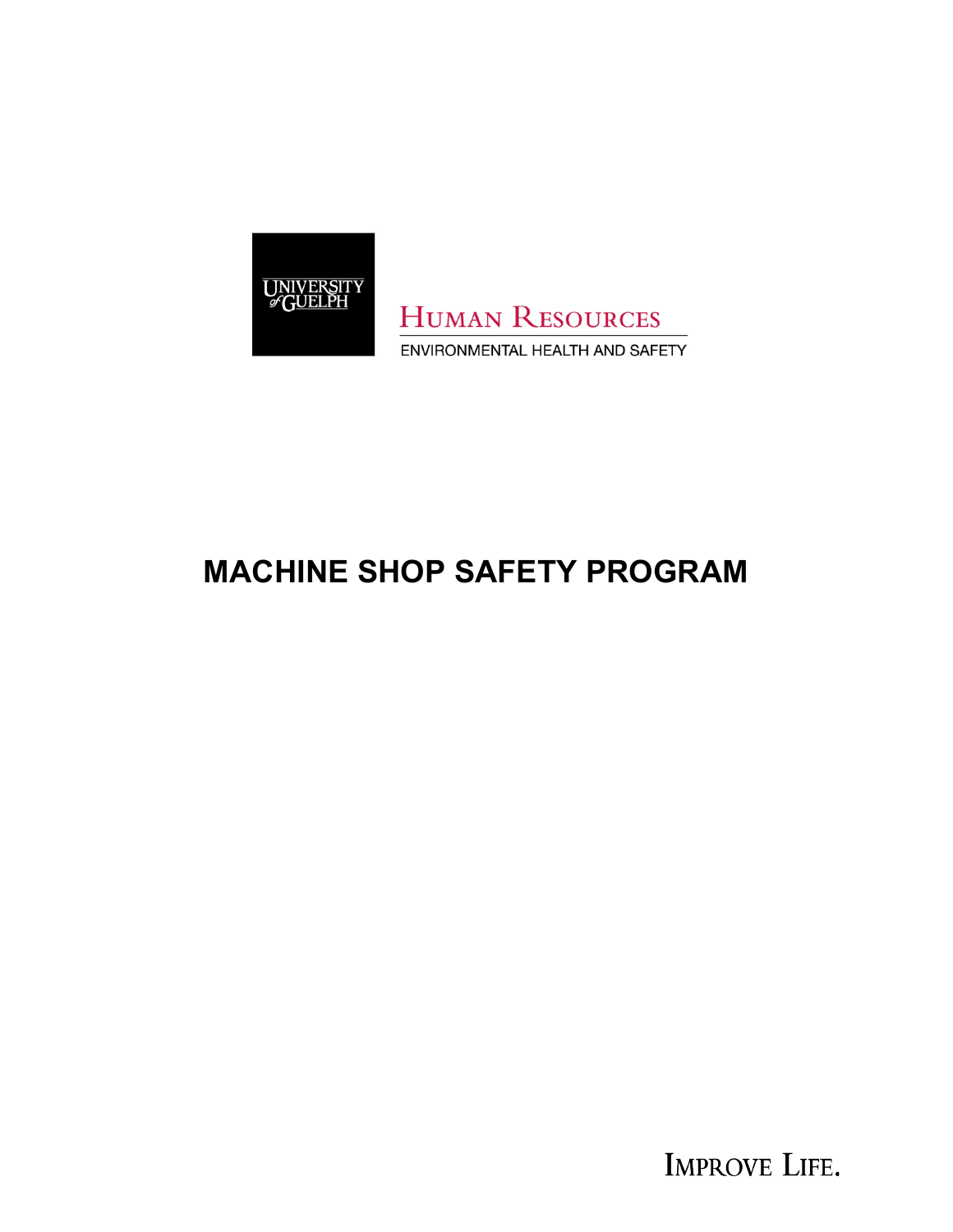# **REVISION HISTORY**

| <b>Revision Number</b> | <b>Document Section</b> | Details of<br><b>Amendments</b> | Date          |
|------------------------|-------------------------|---------------------------------|---------------|
|                        |                         | New Program                     |               |
|                        | All                     | <b>Review &amp; Update</b>      | October 2017  |
|                        | All                     | <b>AODA Compliance</b>          | February 2020 |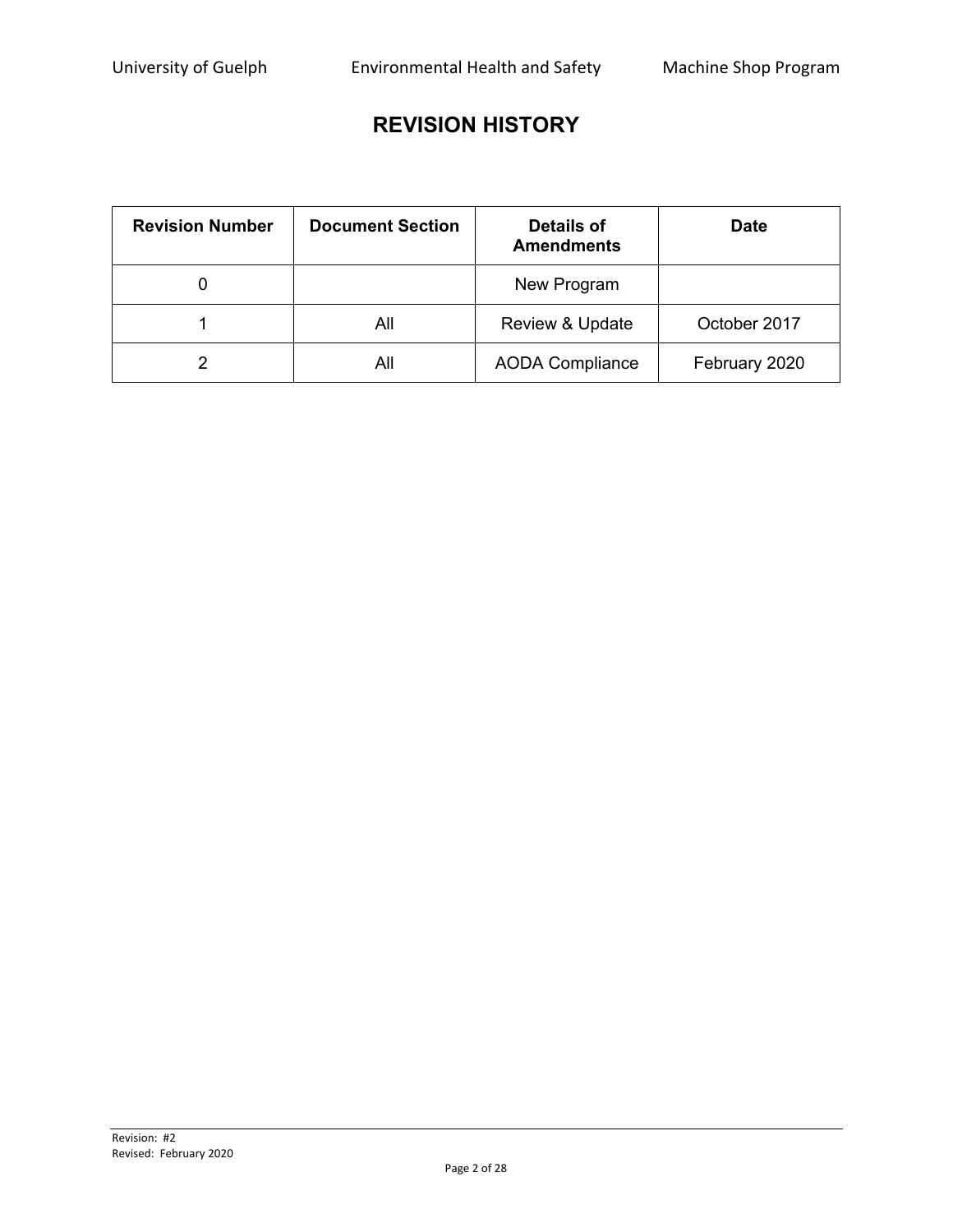# **Table of Contents**

| 1.0 |        |  |  |  |  |
|-----|--------|--|--|--|--|
| 2.0 |        |  |  |  |  |
| 3.0 |        |  |  |  |  |
| 4.0 |        |  |  |  |  |
| 4.1 |        |  |  |  |  |
|     | 4.1.1  |  |  |  |  |
|     | 4.1.2  |  |  |  |  |
|     | 4.1.3  |  |  |  |  |
|     | 4.1.4  |  |  |  |  |
| 4.2 |        |  |  |  |  |
| 4.3 |        |  |  |  |  |
| 4.4 |        |  |  |  |  |
|     | 4.4.1  |  |  |  |  |
|     | 4.4.2  |  |  |  |  |
|     | 4.4.3  |  |  |  |  |
|     | 4.4.4  |  |  |  |  |
|     | 4.4.5  |  |  |  |  |
|     | 4.4.6  |  |  |  |  |
|     | 4.4.7  |  |  |  |  |
|     | 4.4.8  |  |  |  |  |
|     | 4.4.9  |  |  |  |  |
|     | 4.4.10 |  |  |  |  |
|     | 4.4.11 |  |  |  |  |
|     | 4.4.12 |  |  |  |  |
|     | 4.4.13 |  |  |  |  |
| 4.5 |        |  |  |  |  |
|     | 4.5.1  |  |  |  |  |
|     | 4.5.2  |  |  |  |  |
| 4.6 |        |  |  |  |  |
|     | 4.6.1  |  |  |  |  |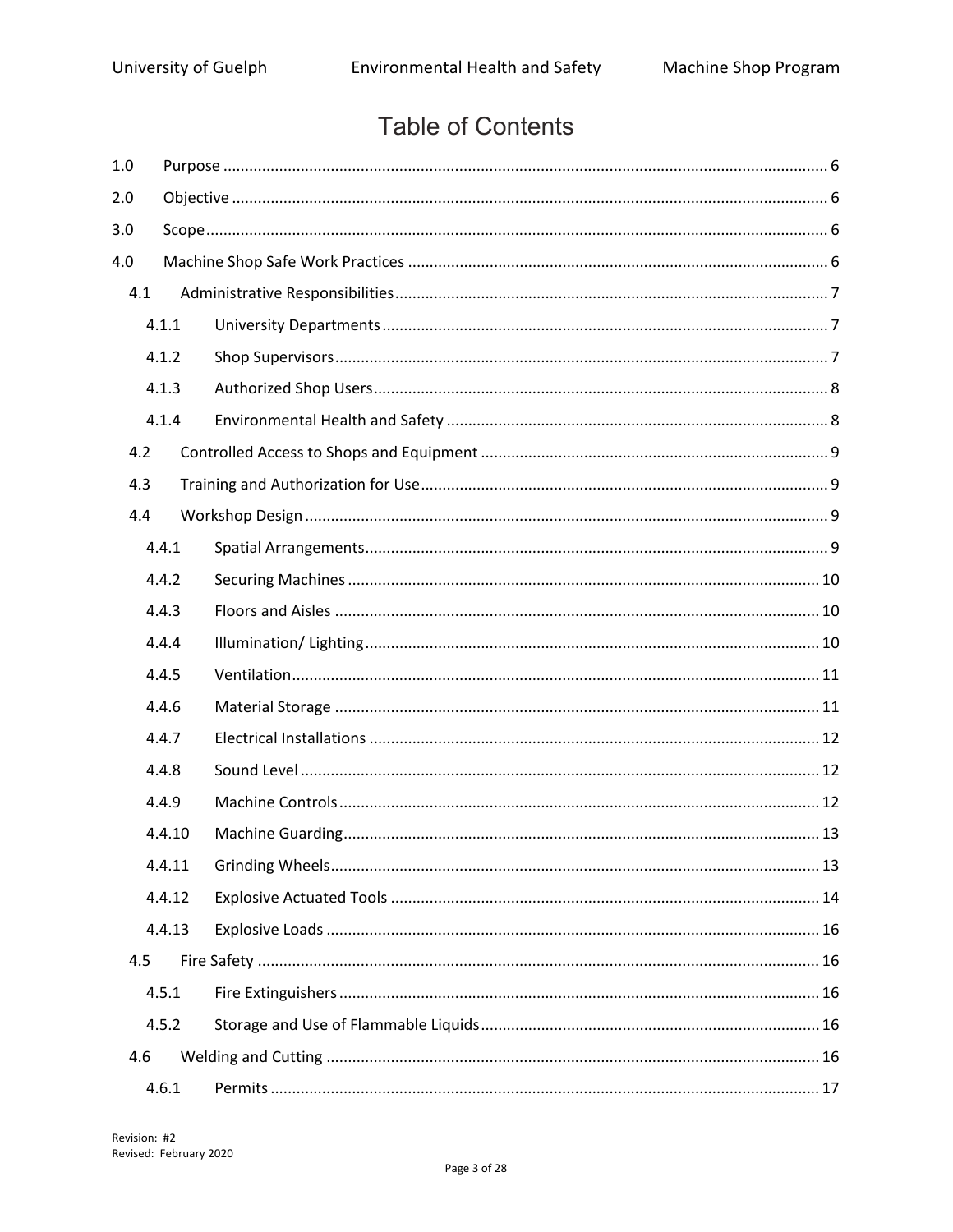|      | 4.6.2  |  |
|------|--------|--|
|      | 4.6.3  |  |
|      | 4.6.4  |  |
|      | 4.6.5  |  |
|      | 4.6.6  |  |
| 4.7  |        |  |
| 4.8  |        |  |
|      | 4.8.1  |  |
|      | 4.8.2  |  |
| 4.9  |        |  |
|      | 4.9.1  |  |
| 4.10 |        |  |
|      | 4.10.1 |  |
|      | 4.10.2 |  |
|      | 4.10.3 |  |
|      | 4.10.4 |  |
| 4.11 |        |  |
|      | 4.11.1 |  |
|      | 4.11.2 |  |
|      | 4.11.3 |  |
| 4.12 |        |  |
|      | 4.12.1 |  |
|      | 4.12.2 |  |
|      | 4.12.3 |  |
| 4.13 |        |  |
|      | 4.13.1 |  |
|      | 4.13.2 |  |
| 4.14 |        |  |
|      |        |  |
|      |        |  |
|      |        |  |
|      |        |  |
|      |        |  |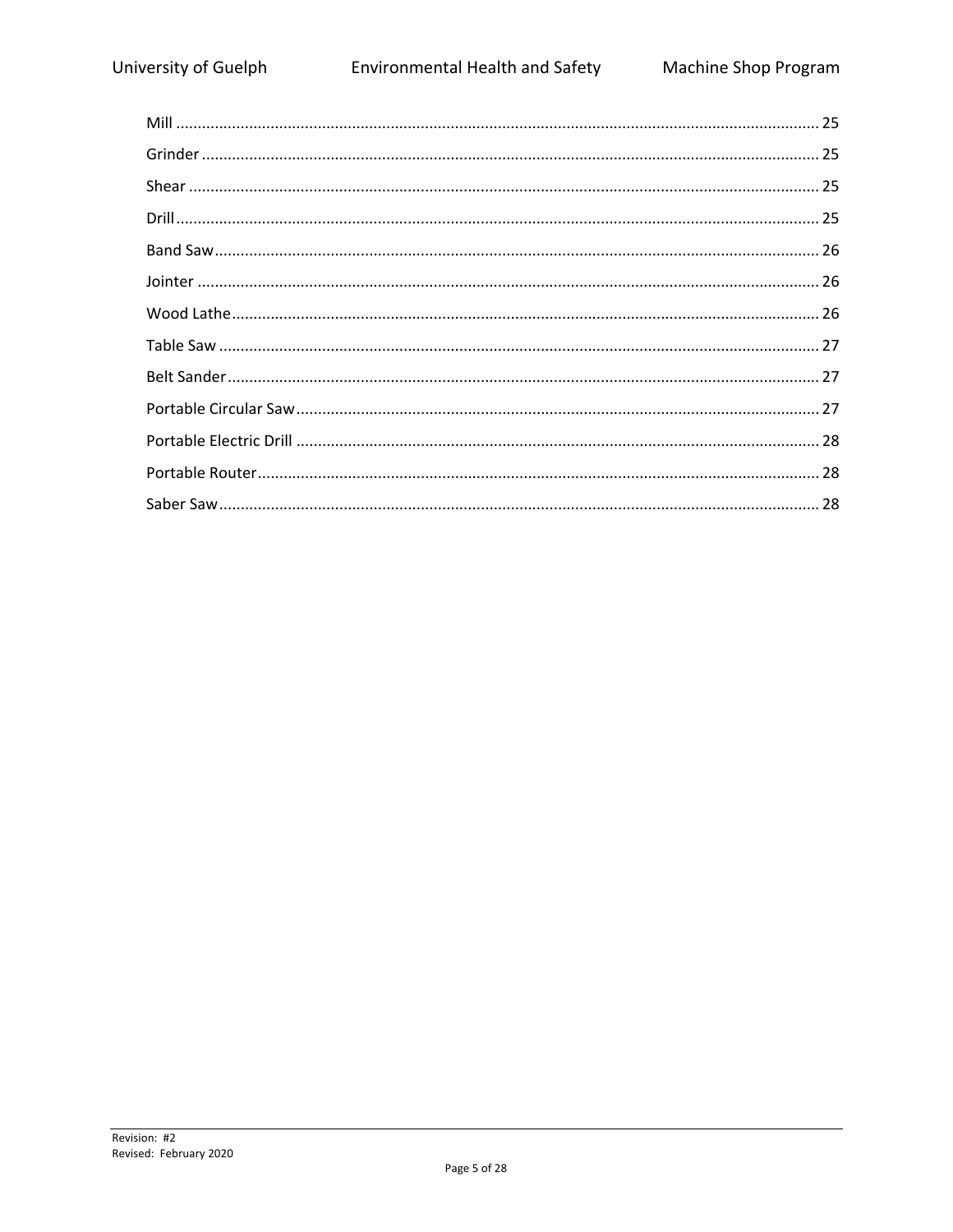# <span id="page-5-0"></span>**1.0 PURPOSE**

Workers and students working within University of Guelph (University) machine shops, or using machines and power tools in other areas, are presented with unique hazards that could result in injury if not controlled. This document sets forth the minimum safe work practice requirements for the University's machine shops. It is intended to provide University departments that have machine shop areas and/or machine shop-type equipment and power tools with general guidance on developing or improving their own safe work practices and procedures based on the types of hazards, activities, machines and power tools present.

# <span id="page-5-1"></span>**2.0 OBJECTIVE**

Consistent with the University Environmental Health and Safety (EHS) Policy, each University department that operates a machine shop, or areas using machines and power tools, is responsible for its safe operation and shall implement this program. It is the responsibility of every Shop Supervisor to adhere to the safe work practices listed in this document and to provide a safe working environment that complies with the Ontario Occupational Health and Safety Act (OHSA) and applicable regulations, standards, and guidelines.

### <span id="page-5-2"></span>**3.0 SCOPE**

This program is applicable to any University departments that operate machine shops and/or machine shop-type equipment and power tools.

### <span id="page-5-3"></span>**4.0 MACHINE SHOP SAFE WORK PRACTICES**

The following are generalized safe work practices and should be developed to fit the particular types of hazards, machines, power tools and activities that occur at the machine shop.

- 4.1 Administrative Responsibilities
- 4.2 Controlled Access to Shops and Equipment
- 4.3 Training and Authorization for Use
- 4.4 Workshop Design
- 4.5 Fire Safety
- 4.6 Welding and Cutting
- 4.7 Housekeeping
- 4.8 First Aid
- 4.9 Emergency Planning and Training
- 4.10 Industrial Hygiene
- 4.11 Hazardous Materials Management
- 4.12 Procedures for Equipment Use
- 4.13 Records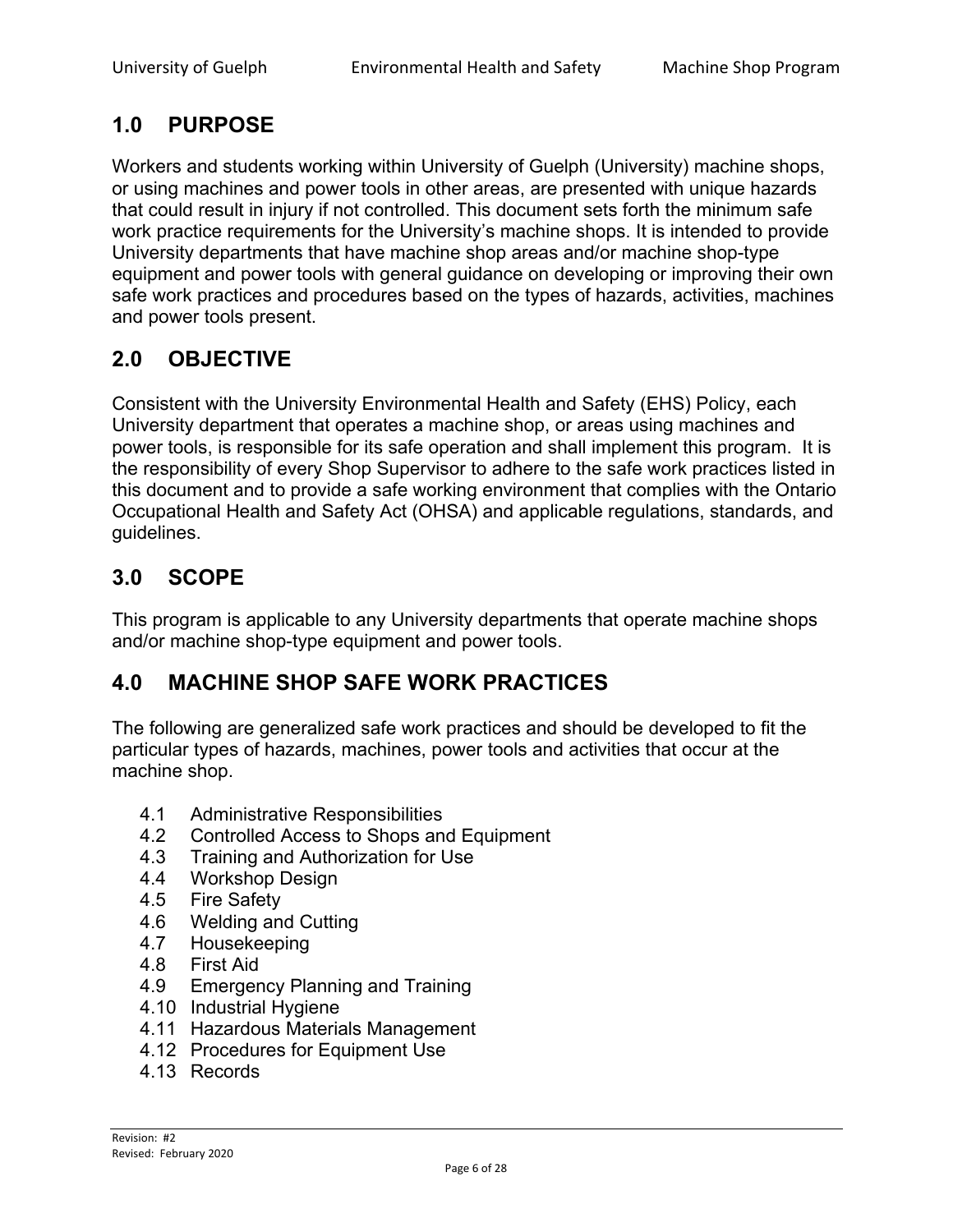## <span id="page-6-0"></span>**4.1 Administrative Responsibilities**

### <span id="page-6-1"></span>**4.1.1 University Departments**

Each University Department shall be responsible for:

- Designating a competent<sup>\*</sup> Shop Supervisor(s) to implement these safe work practices (Shop Supervisor responsibilities are further clarified in the body of this document)
- Providing resources to implement and maintain an effective machine shop program that is commensurate with the size and usage of the shop
- Verifying that a machine shop program is reviewed by the Shop Supervisor(s) and their management on an annual basis, or when circumstances dictate otherwise, to provide for ongoing safety in a machine shop

\*Occupational Health and Safety Act (OHSA) defines "competent person" as - a person who is qualified because of knowledge, training and experience to organize the work and its performance, is familiar with the OHSA and the regulations that apply to the work and, has knowledge of any potential or actual danger to health or safety in the workplace.

### <span id="page-6-2"></span>**4.1.2 Shop Supervisors**

Shop Supervisor(s) shall monitor all shop operations and be experienced and competent in the safe use of all machinery and tools in the shop. Shop Supervisor(s) shall be responsible for:

- Implementing and managing the machine shop safety program
- Reviewing the machine shop program to provide for the ongoing safety in the shop
- Ensuring only authorized personnel have access to the shop and operate machine tools
- Implementing machine-specific competency testing and general shop safety orientations before permitting unsupervised use of shop facilities by authorized personnel
- Providing safety orientation and training for all persons authorized to use machine shop facilities and tools
- Conduct a machine safety assessment and implement appropriate standard operating procedures for all new machinery and machine tools
- Scheduling the use of the machine tools as appropriate
- Ensuring machine tools are maintained in a safe working condition
- Ensuring shop users comply with all safety regulations and procedures
- Enforcing the use of personal protective equipment (PPE) required for the safety of shop users, and ensuring a notice concerning requirements for wearing PPE in the shop is conspicuously posted near the entrance to the machine shop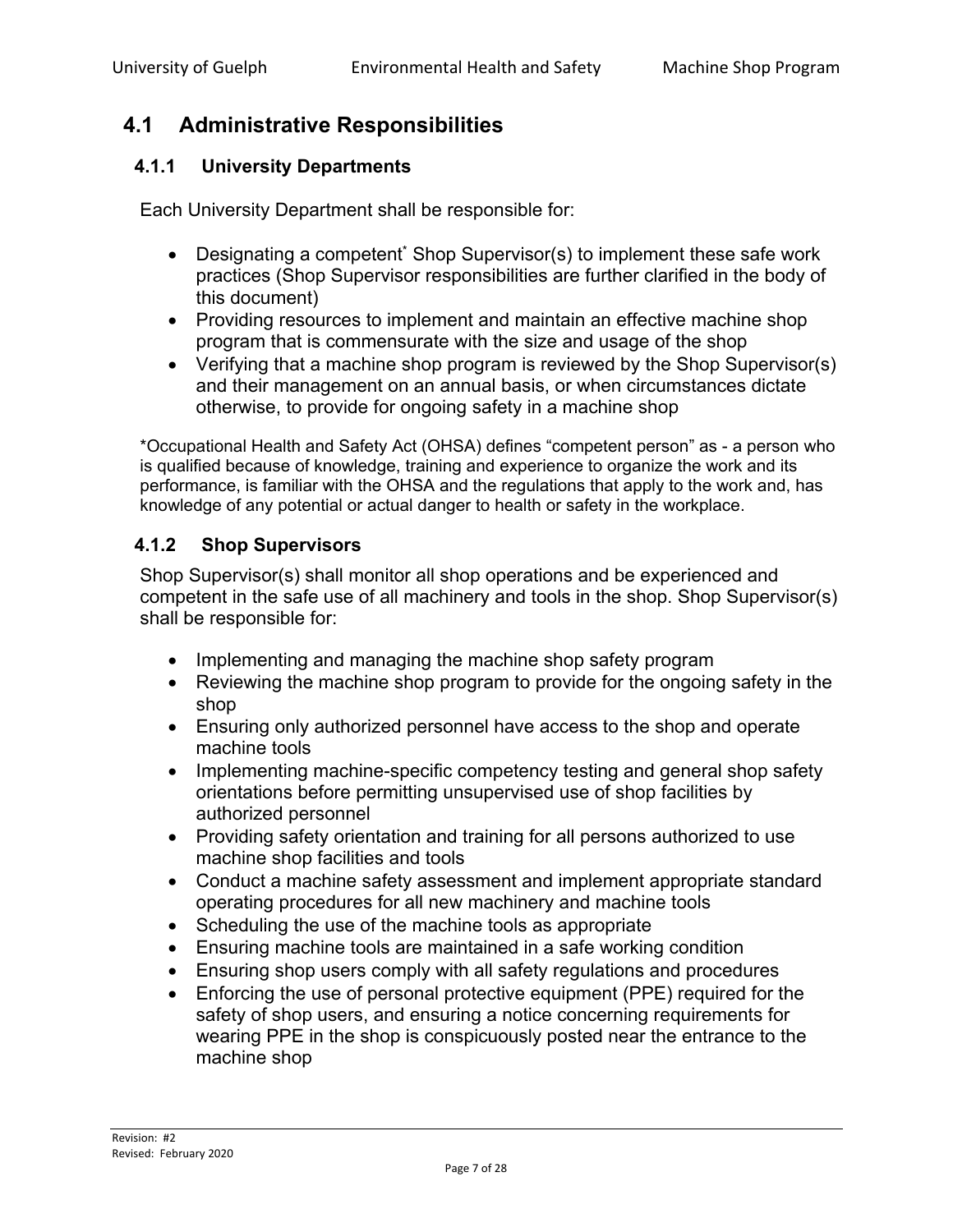- All injury and near miss incidents are reported to Occupational Health and Wellness (OHW) using the University's incident and illness reporting procedure
- Establishing machine-specific lockout/tagout procedures and enforcing the use of such procedures when inspecting or repairing machines
- Conducting and documenting safety inspections of the machine shop area
- Establishing and enforcing standard operating procedures that specify individuals do not work alone with designated machine tools
- Authorizing all after-hours access and use of shop facilities
- Maintaining training program and training records documentation
- Ensuring emergency procedures are posted in the machine shop and first aid kits are conspicuously situated in the shop

### <span id="page-7-0"></span>**4.1.3 Authorized Shop Users**

Persons authorized to use machine shop facilities and machine tools and shall be responsible for:

- Complying with all safety rules and procedures related to the use of machine shop facilities and machine tools
- Wearing personal protective equipment as required
- Providing the Shop Supervisor with information regarding their certification and training
- Reporting to the Shop Supervisor any machine that does not have a safeguard for all points of operation or rotational motion, pinch points, and cutting, shearing, punching, and forming mechanisms
- Reporting to the Shop Supervisor any machine tools that exhibit signs of excessive wear or have damaged or misused parts immediately
- Reporting to the Shop Supervisor an injury or near miss incident immediately
- Maintaining shop work areas in a clean and safety condition
- Working in compliance with the University's Working Alone Policy

### <span id="page-7-1"></span>**4.1.4 Environmental Health and Safety**

Environmental Health and Safety provides support to machine shops by:

- Monitoring and communicating proposed safety regulations and standards
- Providing advice regarding the development of standard operating procedures for working safely in machine shops
- Updating and maintaining these guidelines on a regular basis or when new information pertinent to the safe operation of the university's machine shops becomes available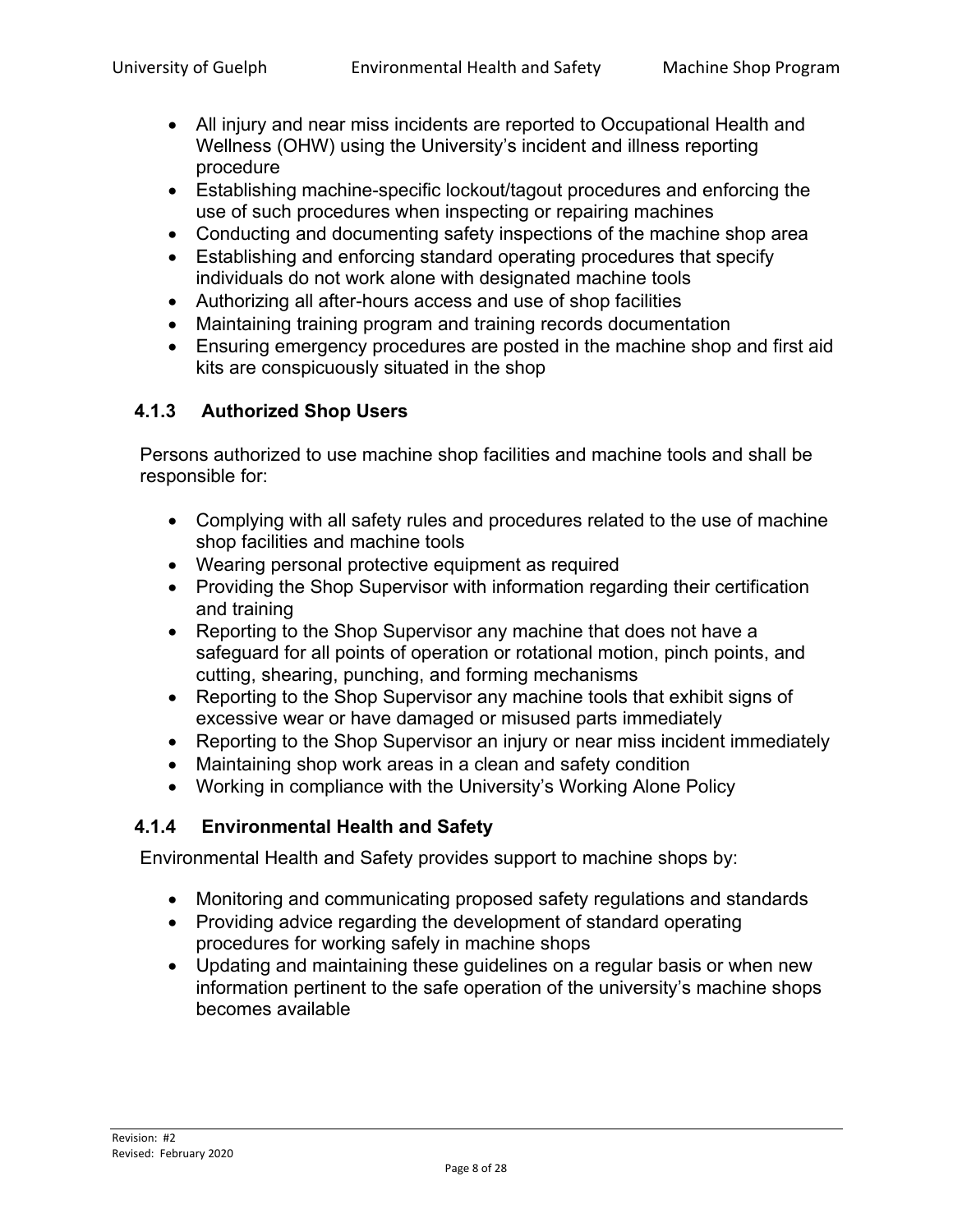# <span id="page-8-0"></span>**4.2 Controlled Access to Shops and Equipment**

Departments shall maintain controlled access to all machine shops. Only employees and students registered in specific programs shall be authorized to access the University's machine shops.

Shops shall develop a method for controlling access of unauthorized personnel, and at a minimum, shall implement a means to prevent unauthorized use of dangerous machinery and tools.

### <span id="page-8-1"></span>**4.3 Training and Authorization for Use**

Individuals will be classified as "authorized shop users" upon completion of training commensurate with their use of the machine shop facilities and the safe and proficient use of the machines and tools.

The Shop Supervisor shall be responsible for providing training and ensuring shop users are trained in the proper inspection, use and maintenance of all tools and machines that the user is required to use. Such training, at a minimum, shall include the following topics:

- A review of the machine shop general rules (see Appendix A)
- A review of the machine tool-specific safety rules (see Appendix A)
- A review of the hazards associated with specific machinery and tools in that shop
- A review of the safeguards, how they provide protection, and the hazards for which they are intended to guard against
- How and under what circumstances safeguards can be removed and who may remove them
- What to do if a safeguard is damaged, missing, or unable to provide adequate protection
- Personal protective equipment requirements
- Lock out/tag out procedures
- Emergency procedures for events such as, but not limited to, medical incidents, chemical spills, loss of building electrical power, fire alarms
- Workplace hazardous materials information system (WHMIS)
- Equipment use demonstration

### <span id="page-8-2"></span>**4.4 Workshop Design**

### <span id="page-8-3"></span>**4.4.1 Spatial Arrangements**

General Location - Machines shall be located and operated such that they do not interfere with the general scheme of traffic. Operators shall not be required to stand in or near an aisle.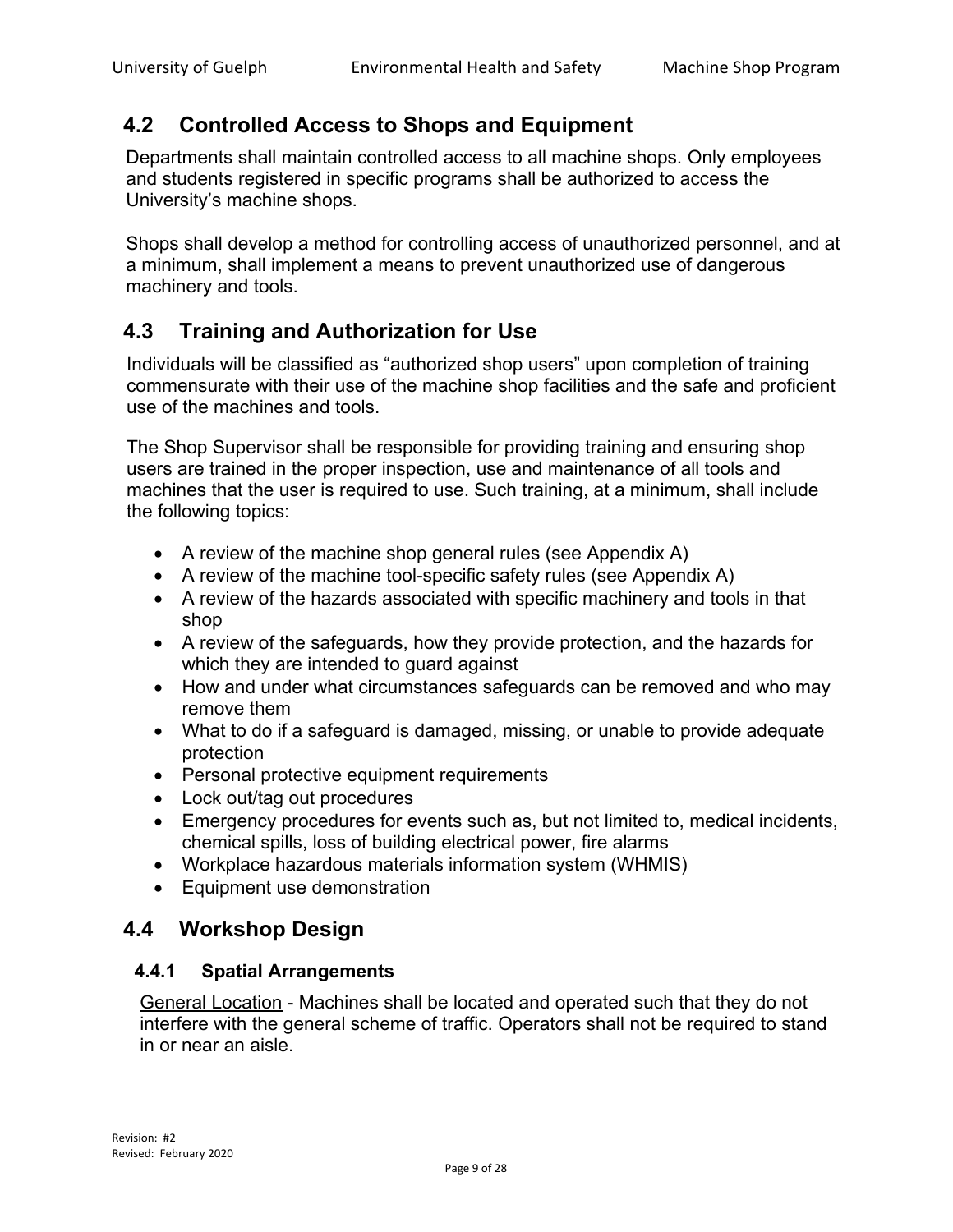Kickback Protection - Machines, the operation of which may result in kickbacks, shall be located such that no employee is working in line with a possible kickback unless a suitable barricade is erected.

Clearances - Clearances on each working side of any machine shall be greater than the size of the largest material being processed.

Access for Maintenance - Adequate clearance shall be provided for maintenance of the machine.

### <span id="page-9-0"></span>**4.4.2 Securing Machines**

Mounting Machines - Machines shall be firmly mounted on substantial floors or foundations. Smaller units shall be secured to benches, tables, or stands of adequate strength. Such units shall be designed to prevent tipping.

Vibration - Machines which cause vibration or cause excessive noise shall be cushioned as recommended by the manufacturer.

#### <span id="page-9-1"></span>**4.4.3 Floors and Aisles**

Floors - Floors shall be maintained and shall be free of tripping hazards such as holes, unevenness, loose boards, and the like. Floors shall be provided with an effective means to prevent slipping. Openings or pits in the floor shall be guarded to prevent any person from falling into such an opening. Edges of non-slip mats shall be beveled to minimize tripping hazards.

Aisles - All places where work is performed shall have safe means of access and egress. Aisles shall be of a width to allow pedestrian traffic to bypass material loads safely. Aisles shall be kept free of obstructions and spilled materials. Aisles shall not be slippery from wear or humidity.

### <span id="page-9-2"></span>**4.4.4 Illumination/ Lighting**

Lighting shall be so placed as to reduce glare and prevent too much contrast between work areas and adjacent areas.

Illumination shall be sufficient for general safety and ordinary visual needs.

Lighting fixtures shall be located and guarded such that there will be no hazard to persons should there be accidental breakage of the lamp or fixture.

Where failure of primary lighting can result in hazards to any person, emergency lighting shall be provided.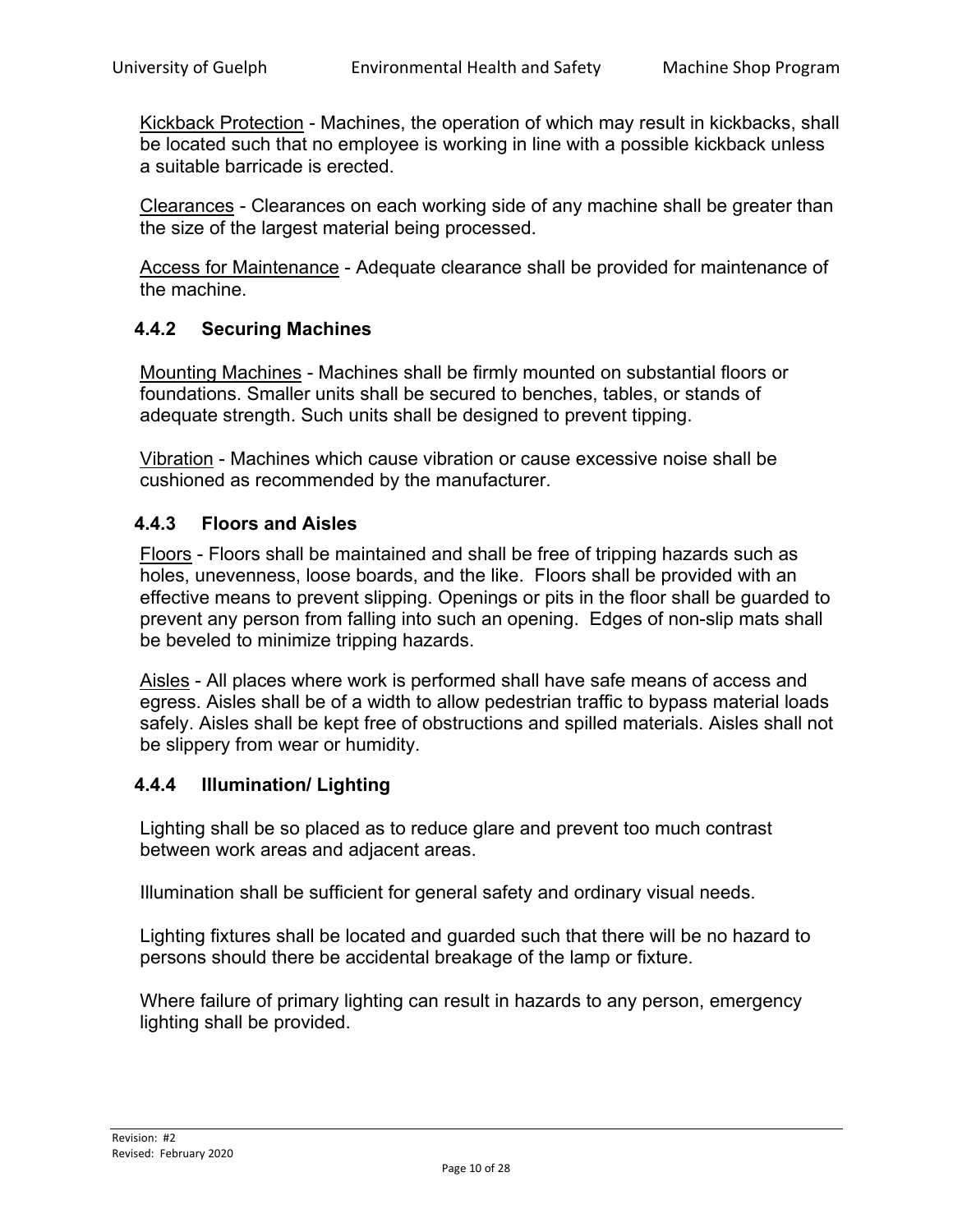### <span id="page-10-0"></span>**4.4.5 Ventilation**

General Exhaust System - Machine shops shall be adequately ventilated and heated. Adequate supply air shall be maintained. General exhaust systems shall not be used as a substitute for local exhaust systems for the removal of contaminants.

Local Exhaust System **-** Where a process may produce dust, mists, fumes, or vapors that are hazardous or may form explosive mixtures, the hazardous material shall be removed by means of a local exhaust system at the point of generation of the contaminant. Local exhaust systems shall remove contaminated air directly outside and shall not be mixed with the general building ventilation system. Respirators shall not be used as a substitute for local exhaust systems.

Dust Collectors - Dust collectors shall be installed in compliance with O. Reg. 851 Industrial Establishments Section 65, under the Occupational Health and Safety Act, and O. Reg. 213/07 Fire Code Section 5.10 Combustible Dust Producing Processes, under the Fire Protection and Prevention Act.

A collector that collects aluminum, magnesium or other fine dust of an easily ignitable nature shall be located outdoors or in a room used solely for the housing of dust-collecting equipment. Such room shall be separated from the rest of the building by a dust-tight partition with a minimum fire-resistance rating of one hour and equipped with explosion venting to the outdoors.

A dust collector need not meet the above requirements if it uses an inert liquid as a medium to collect dust; is used for wood-working and has less than 0.47 cubic meters per second capacity; will safely contain explosions; or will resist explosions and has effective explosion venting to the outdoors.

### <span id="page-10-1"></span>**4.4.6 Material Storage**

Stock Materials - Stock materials such as lumber and piping shall be secured against tipping or falling. Cylindrical material stored on its side shall be piled symmetrically and each unit in the bottom row shall be chocked or wedged to prevent motion. All materials shall be piled in a manner which will prevent the pile from shifting and creating a hazard whether materials are being added to or removed from the pile.

Hazardous Materials - Hazardous materials shall be stored and labelled in accordance with all applicable legislation.

Scrap Material - Scrap materials shall be contained in bins or containers such that they do not present a hazard.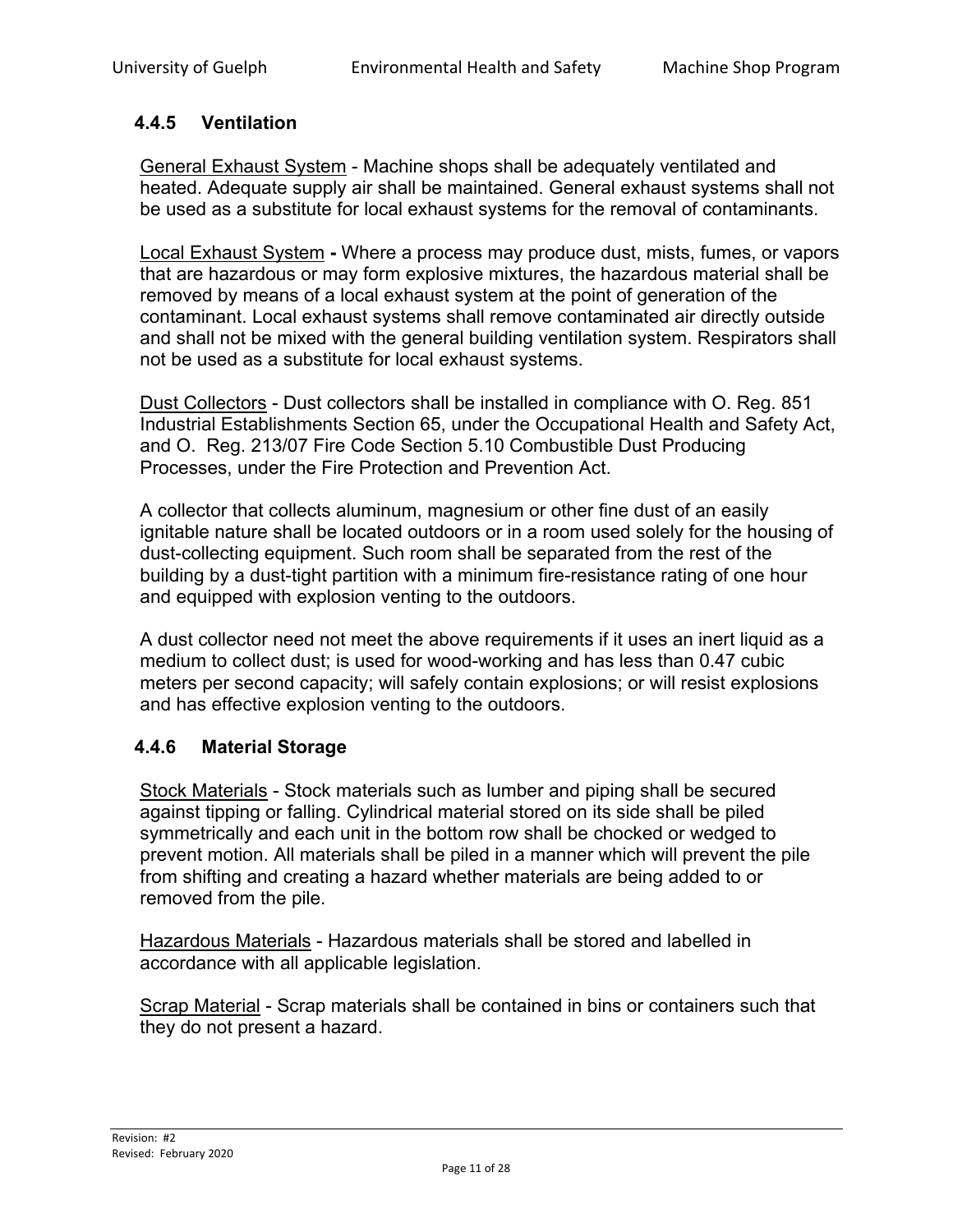### <span id="page-11-0"></span>**4.4.7 Electrical Installations**

All electrical equipment and installations shall be certified by the Canadian Standards Association or the Electrical Safety Authority.

Power supplies and breaker panels shall be unobstructed.

Extension cords shall not be used as a substitute for permanent wiring. Extension cords used in wet and/or outdoor locations shall be protected by ground fault circuit interrupters. Extension cords shall not be placed across aisles or used in a manner that will create a hazard.

### <span id="page-11-1"></span>**4.4.8 Sound Level**

Engineering Controls - The level of noise exposure shall be controlled at source where possible such that it does not exceed the prescribed limit of 85 decibels. Where engineering and administrative controls do not maintain noise exposure within the prescribed levels, then hearing protection shall be worn.

Signs - Prescribed clearly visible warning signs shall be posted at the approaches to an area where the sound level is more than 85 decibels.

#### <span id="page-11-2"></span>**4.4.9 Machine Controls**

Power Control - A conspicuously identified mechanical or electrical power control shall be provided on each machine within easy reach of the operator which will enable the operator to cut off the power from a safe operating position. In the event of a power failure, the machine shall not automatically restart when power is restored.

Start-up Control - Start-up controls shall be located in a safe position within easy reach of the operator's normal working position and away from the line of operation. The start-up control design shall minimize the chance of the control being operated accidentally.

Disconnect Switch - Every electrically driven machine tool shall have a main disconnect switch that can be locked in the "off" position before making adjustments or repairing the machine.

Foot-operated Controls - Foot-operated controls and levers shall be located or protected such that they cannot be shifted or accidentally tripped. Each footoperated control shall be covered by an inverted U-shaped metal guard securely fastened and of such a size to prevent an accidental start-up or stoppage of the machine.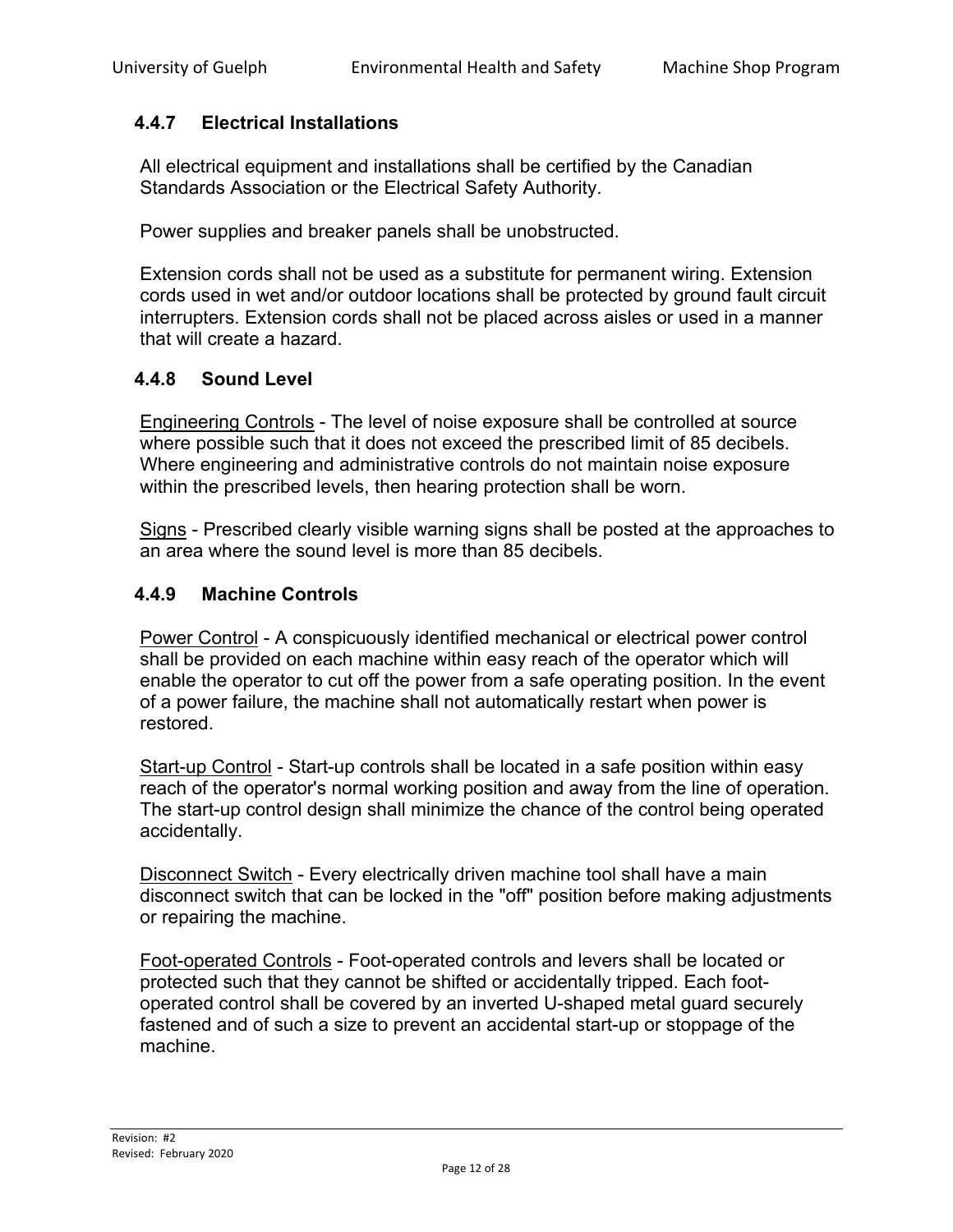Emergency Stop Controls - An emergency stop control on a power-driven machine shall be conspicuously identified and be located within easy reach of the operator.

Operating Controls as Machine Guards - An operating control that acts as a guard for a machine not otherwise guarded shall be in a location where the safety of the operator is not endangered by moving machinery, be arranged so that it cannot be operated accidentally, and not be made ineffective by a tie-down device or other means.

### <span id="page-12-0"></span>**4.4.10 Machine Guarding**

General Requirements - Every machine that has exposed moving, rotating, electrically charged or hot parts or that process, transports or handles material that could constitute a hazard to an employee shall be equipped with a machine guard that:

- a) Prevents the person from coming into contact with the parts or material;
- b) Prevents access by the person to the area of exposure to the hazard during the operation of the machine; or
- c) Where practicable, makes the machine inoperative if the person or any part of his/her clothing is in or near a part of the machine that is likely to cause injury.

Nip Hazards - Every machine that has an in-running nip hazard or part that may endanger the safety of a person shall be equipped with and guarded by a guard or other device that prevents access to the pinch point.

Process Material - A machine shall be shielded or guarded so that the product, material being processed or waste stock shall not endanger the safety of any person.

Belts, Pulleys, Gears, Shafts, Sprockets, and Drive Chains - All belts, pulleys, gears, shafts, sprockets, drive chains, and moving parts shall be guarded in such a manner to protect persons from becoming entangled.

Anti-kickback Devices - Machines which are susceptible to kickbacks shall be equipped with anti-kickback devices such as in-feed rolls or anti-kickback fingers.

Removing Guards - To the extent that is reasonably practicable, a machine guard shall not be removable.

### <span id="page-12-1"></span>**4.4.11 Grinding Wheels**

Grinding wheels shall be used in compliance with O. Reg. 851 Industrial Establishments Regulation Sections 29 and 30, under the Occupational Health and Safety Act.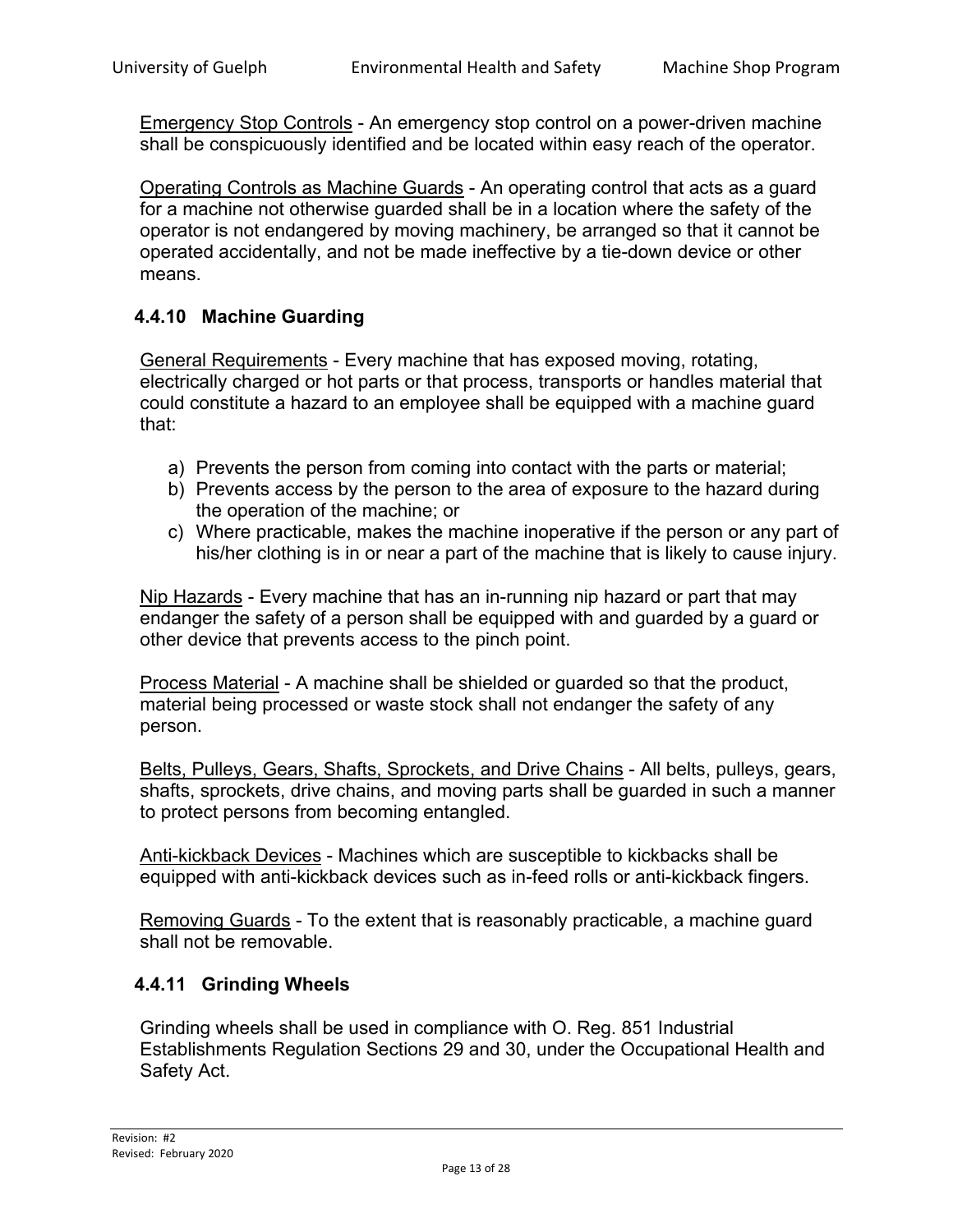Maximum Speed - A grinding wheel shall be marked with the maximum speed at which it may be used. The wheel shall be operated at a speed which does not exceed the manufacturer's recommendations.

Mounting - A grinding wheel shall be checked for defects and cracks using a ring test before mounting and shall be mounted in accordance with the manufacturer's specifications.

Guarding - A grinding wheel shall be provided with a protective hood that encloses the wheel as closely as the work will permit.

Eye Protection - A grinding wheel shall be operated only by persons wearing eye protection.

Storage - A grinding wheel shall be stored where it is not subjected to extreme heat, cold, or damage from impact.

Work Rest - A work rest for a grinding wheel shall have a maximum clearance of three millimeters from the grinding wheel; be in a position above the center line of the grinding wheel; and not be adjusted when the grinding wheel is in motion.

Airborne Contaminant Control - Users shall be protected from airborne contaminants caused by the grinding operation by means of an engineered ventilation system or other method as deemed appropriate by the Environmental Health and Safety Department.

Starting the Wheel - New abrasive wheels and used wheels that have been remounted shall be run at operating speed with the safety guard in place for at least one minute before applying work. During this time no one shall stand in front of or in line with the wheel. Wheels that are out of balance shall not be used.

Side Grinding - Side grinding shall only be performed with wheels designed for that purpose.

Wheel Discard Size - Wheels shall not be worn down to a size that allows the mounting flange assembly to contact the workpiece or fixture.

Damaged Wheels - Cracked or damaged wheels shall be discarded.

Wheel Breakage - All incidents of wheel breakage shall be reported to the Shop Supervisor.

### <span id="page-13-0"></span>**4.4.12 Explosive Actuated Tools**

Explosive actuated tools shall be used in compliance with O. Reg. 851 Industrial Establishments Regulation Section 36, under the Occupational Health and Safety Act.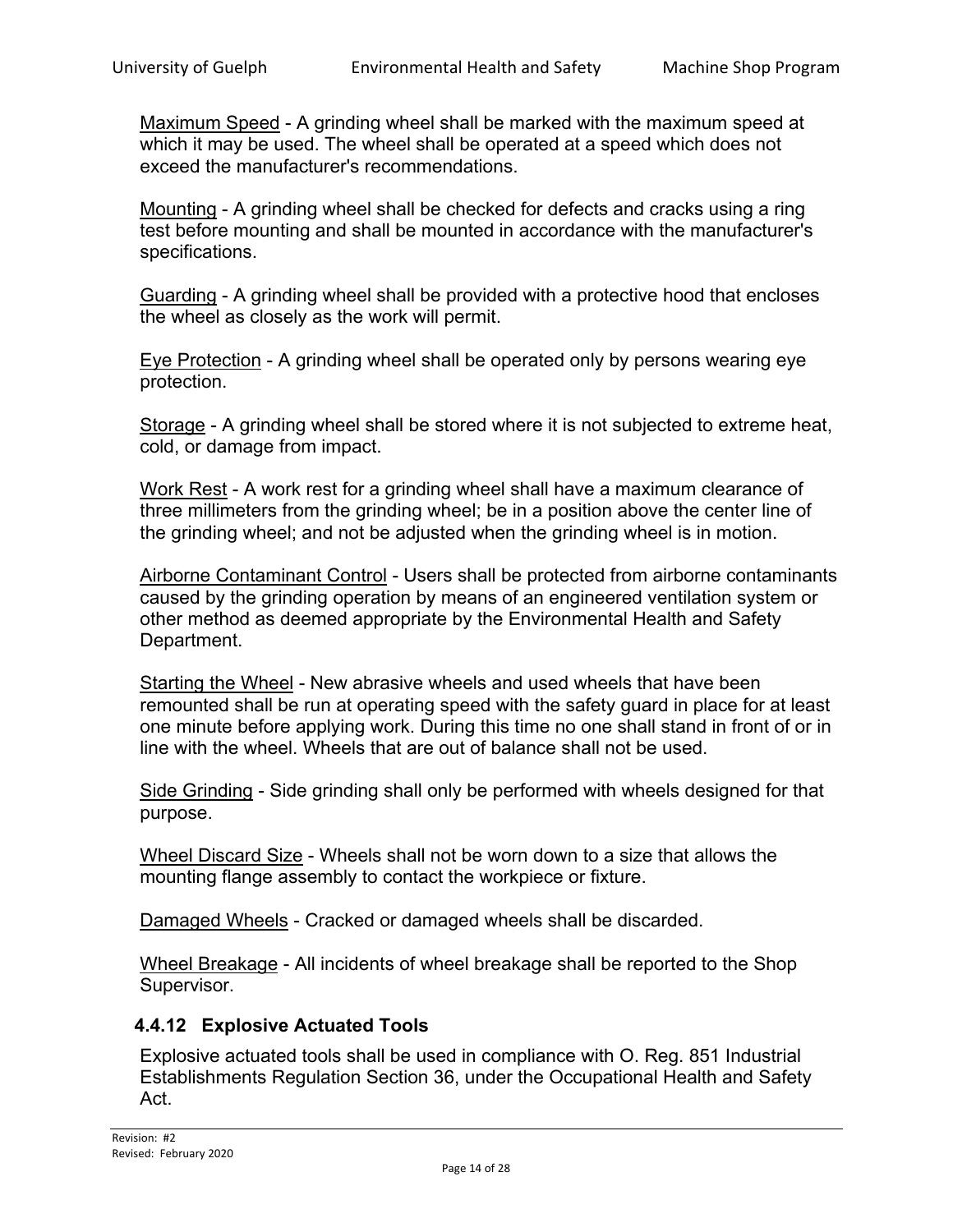Tool Design - An explosive actuated tool shall,

- Have a firing mechanism that will prevent the tool from being fired while being loaded, during preparation for firing, or if dropped;
- Be capable of being operated only when the muzzle end is held against a working surface with a force of at least 22 Newtons greater than the weight of the tool;
- If required to be dismantled into separate parts for loading, be capable of being operated only when the separate parts are firmly locked together;
- Be used, only when equipped with a protective guard or shield suitable for the particular fastening operation being performed, mounted at right angles to the barrel, at least seventy five millimeters in diameter, and placed in a central position on the muzzle end of the tool except where the fastener is intended to be driven into a surface at a point within thirty-eight millimeters of another surface that is at an angle to the surface into which the fastener is intended to be driven; and
- Be capable of being operated when the guard is placed in the central position only when the bearing surface of the guard is tilted not more than eight degrees from the working surface

Storage - An explosive actuated tool shall be stored in a locked container.

Training - An explosive actuated tool shall be used only by a person who has been instructed in the proper and safe manner of its use by the manufacturer or the manufacturer's authorized and qualified agent.

Use - An explosive actuated tool shall,

- When in use, not be left unattended;
- Not be pointed directly at any person; not be loaded unless it is being prepared for immediate use;
- Be used only after it has been inspected to confirm that the tool is clean, all moving parts operate freely, the barrel is free from any obstruction, the tool is adequately equipped for its intended use, and it is not defective;
- Be used in accordance with the instructions of the manufacturer;
- Be used only with an explosive load of a strength adequate to perform the intended work without excessive force;
- Be used only to drive a stud or other fastener suitable for insertion in the tool; and
- Not be used in an atmosphere containing flammable vapours, gases, or dusts

Personal Protective Equipment - Persons using explosive-actuated tools shall wear eye and head protection.

Misfired Loads - A misfired cartridge that has been removed from an explosive actuated tool shall be placed in a water filled container until the cartridge has been removed from the workplace.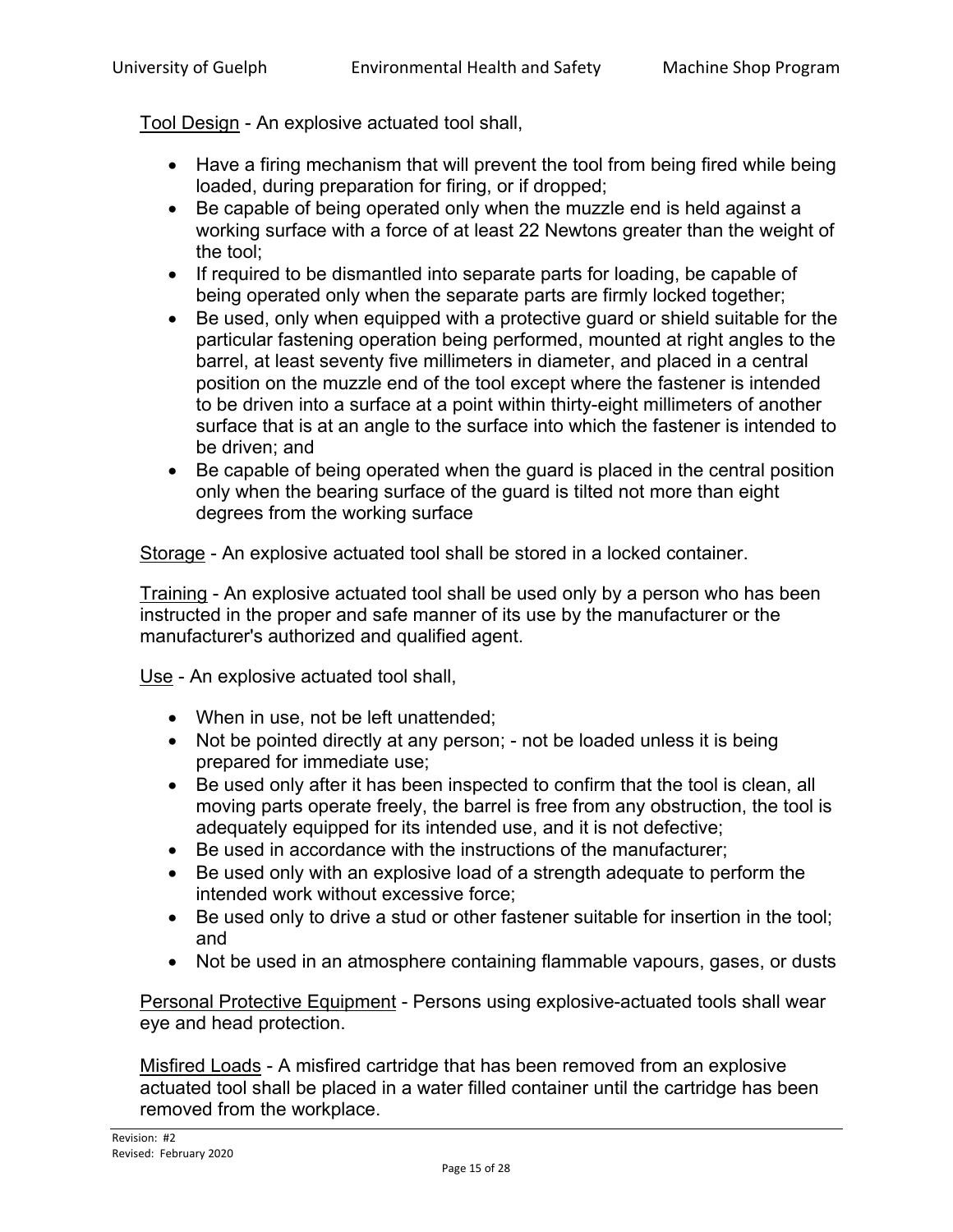### <span id="page-15-0"></span>**4.4.13 Explosive Loads**

Explosive loads shall be used in compliance with O. Reg. 851 Industrial Establishments Regulation Section 37, under the Occupational Health and Safety Act.

Storage and Use - An explosive load shall,

- Be marked such that its strength is easily identified;
- Not be stored in a container where an explosive load of a different strength is stored;
- When in use, not be left unattended;
- Stored in a locked container

### <span id="page-15-1"></span>**4.5 Fire Safety**

### <span id="page-15-2"></span>**4.5.1 Fire Extinguishers**

Fire extinguishers shall be suitable for the three classes of fires common to machine shops:

- Class A Combustibles (paper, wood, cardboard)
- Class B Flammable Liquids and Gases (solvents, oil-based paints, gasoline)
- Class C Electrical Equipment fires

Class D fire extinguishers for combustible metals shall be supplied if determined appropriate by the University Fire Safety Division.

### <span id="page-15-3"></span>**4.5.2 Storage and Use of Flammable Liquids**

Flammable liquids shall be managed in accordance with the Ontario Fire Code and O. Reg. 851/90 Industrial Establishments under the Occupational Health and Safety Act. Persons are also referred to consult their departmental chemical safety manuals and safe operating procedures for more detailed direction on storing and using flammable liquids safely.

Oily Rags - Oily rags shall be kept in approved waste containers. Such containers shall be emptied daily.

### <span id="page-15-4"></span>**4.6 Welding and Cutting**

Welding and cutting operations shall be performed in accordance with the Ontario Fire Code, National Fire Protection Association Guidelines, and CSA Standard W117.2-12 Safety in Welding, Cutting, and Allied Processes. Persons are also referred to the University of Guelph Hot Work Policy.

All welding and cutting operations shall be performed by authorized personnel.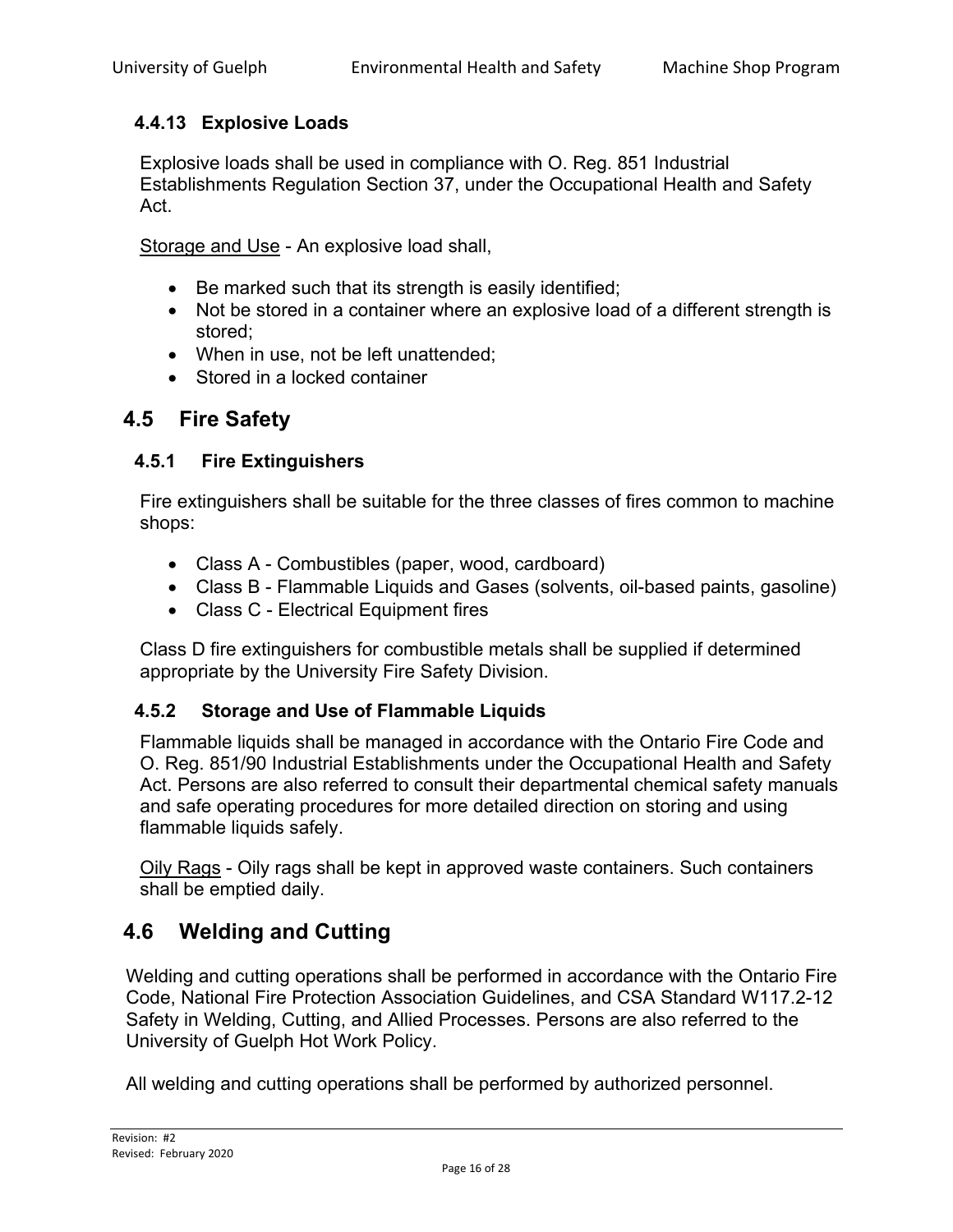### <span id="page-16-0"></span>**4.6.1 Permits**

All welding and cutting operations require authorization in the form of a Hot Work Permit except in cases of designated approved hot work areas or approved work instructions or procedures.

### <span id="page-16-1"></span>**4.6.2 General Precautions**

Precautions to be taken prior to cutting/welding operations:

- a) Where practicable, the object should be moved to a safe location.
- b) If the object cannot be moved, all movable fire hazards in vicinity shall be moved to a safe location or covered by noncombustible material.
- c) If a & b cannot be accomplished, guards such as welding curtains shall be used to confine heat, sparks, and slag to protect immovable fire hazards.
- d) If requirements of items a through c cannot be satisfied, then the cutting or welding shall not be performed without the approval of the Shop Supervisor or Fire Safety Division.

### <span id="page-16-2"></span>**4.6.3 Special Precautions for Cutting and Welding**

Whenever there are holes, openings, or cracks in floors, walls, etc., adequate precautions shall be taken to prevent combustible materials on other side from igniting.

Suitable fire extinguishing equipment shall be maintained in a state of readiness for instant use.

Gas welding/cutting: Prior to use, the welder will perform a visual inspection of the welding equipment. The welder shall:

- Confirm that compressed gas cylinders are secured in an upright position
- Inspect full length of hoses and remove from service any hose with evidence of wear or damage
- Inspect regulators and their associated gauges; confirm regulators are in proper working order, and gauges are functioning and easily visible; and remove from service any defective regulators or damaged gauges or site glass.
- Verify that cylinders are kept far enough away from the actual welding or cutting to prevent hot slag, sparks, or flame from reaching them
- Confirm that torches shall be inspected for leading shutoff valves, hose couplings and tip connections and that defective torches are removed from service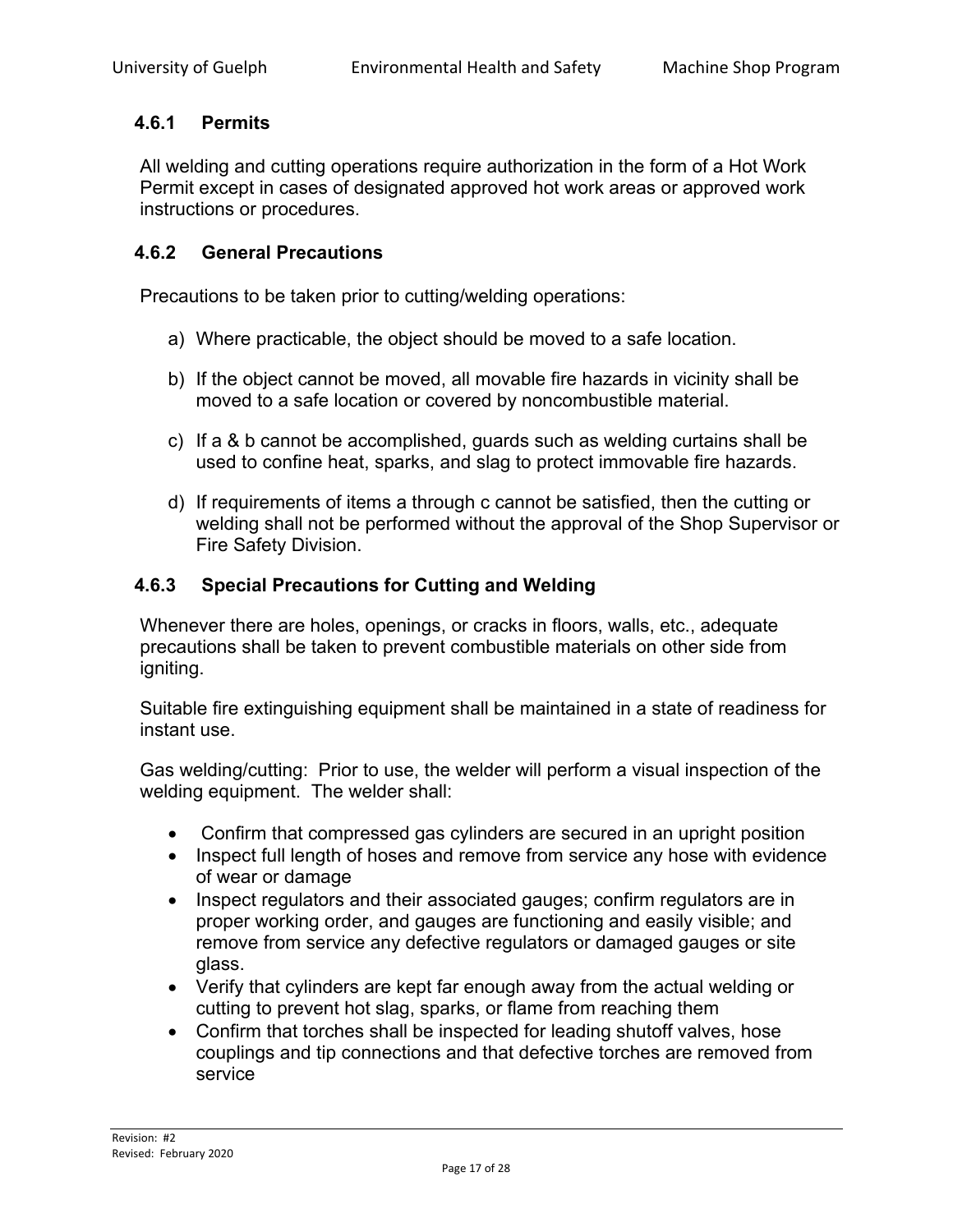• Verify that oxygen cylinders and fittings are kept free of oil and grease substances and are not handled with oily hands or gloves

#### <span id="page-17-0"></span>**4.6.4 Fire Watch**

A fire watcher shall be required for all cutting and welding operations in locations where a fire may develop, such as in the following:

- a) Combustible material is located within 11 metres of operation and cannot be removed or protected
- b) Wall or floor openings are located within 11 metres of operation
- c) Combustible materials may be ignited by conduction or radiation through a floor, wall, ceiling or roof

NOTE: Fire watcher shall be in position to observe opposite side of the wall or floor.

Procedures for Fire Watchers - Fire watchers shall:

- a) Have fire extinguishing equipment readily available and be trained in its use
- b) Be familiar with the procedures for reporting fires
- c) Try to extinguish fire only within the capacity of available equipment
- d) Activate the fire alarm when necessary; and
- e) Maintain the fire watch for at least 30 minutes after completion of welding or cutting operations to detect and extinguish any smoldering fires

#### <span id="page-17-1"></span>**4.6.5 Ventilation**

Ventilation shall be provided for all welding and cutting operations to reduce the hazards associated. Special ventilation procedures or respiratory protection may be required for operations involving:

- Fluorine compounds
- Zinc
- Lead
- Beryllium
- Cadmium
- Mercury
- Cleaning Compounds
- Stainless Steel
- Aluminum (ozone generation)

### <span id="page-17-2"></span>**4.6.6 Personal Protective Equipment**

Eye Protection - Persons in the welding workplace shall wear appropriate eye and face protection to protect against radiant energy and spatters. Such protection shall be in conformance with CSA Standard Z94.3 Eye and Face Protectors.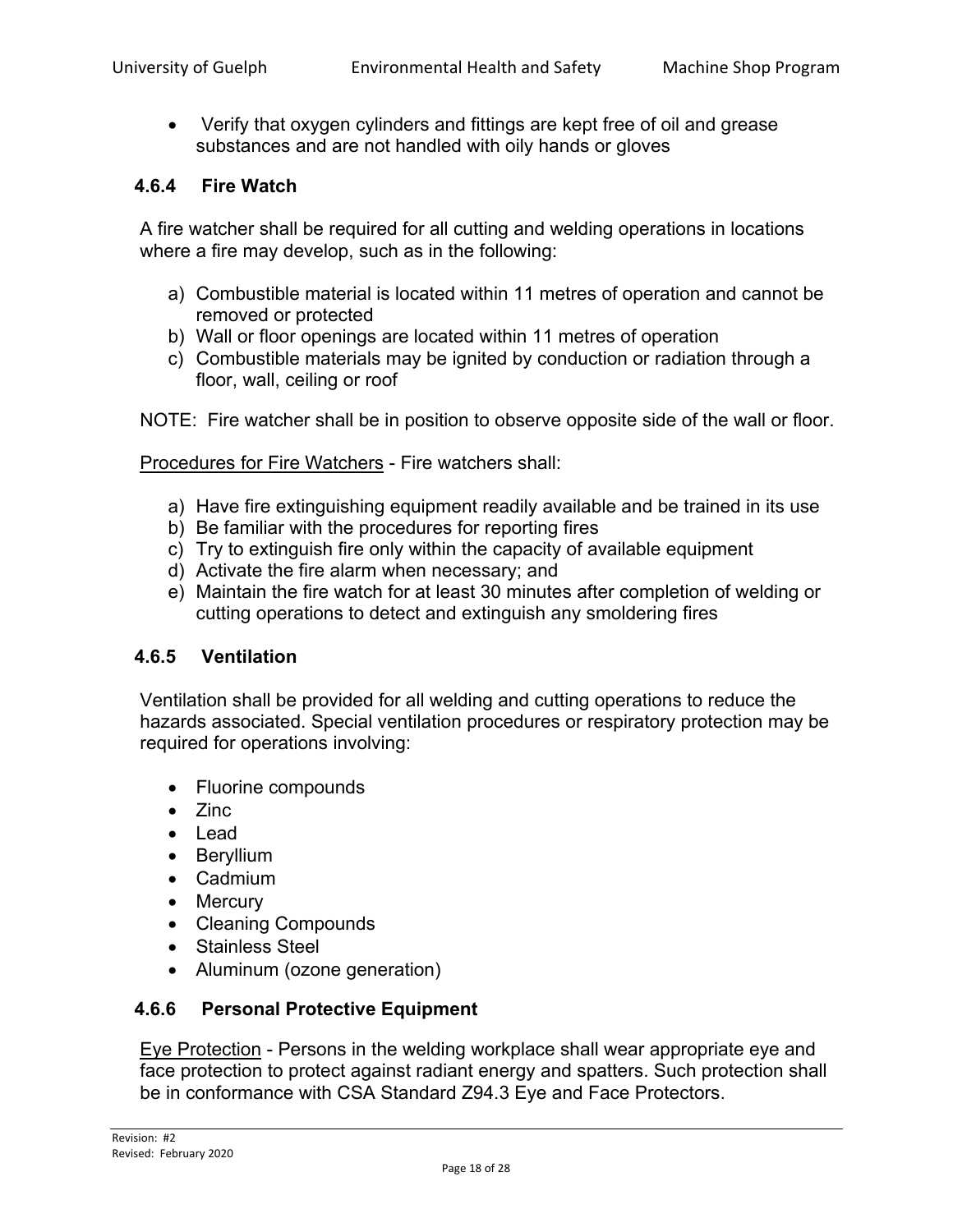CSA-certified goggles or safety glasses with side shields shall be worn by welders and welding personnel in addition to other eye and face protection.

During arc welding and cutting, helmets or hand shields with appropriate filter lenses and cover plates shall be used. During gas welding, resistance welding, and oxygen cutting, goggles shall be worn. During brazing and torch soldering, face shields or goggles or safety glasses shall be worn.

Contact lenses should not be worn.

Respiratory Protection - Welders shall be protected from fumes and gases by an appropriately engineered ventilation system. Where this is not possible, appropriate personal respiratory protection shall be used as prescribed by the Environmental Health and Safety Department.

Skin Protection - Clothing shall be worn to protect the welder from sparks, radiation, and spatter. Such clothing shall be flame resistant and free from oil or grease. Synthetic fabrics that can melt or burn shall not be used.

Protective clothing shall consist of:

- Flame resistant gauntlet gloves
- Apron or leggings
- Cape or shoulder cover when welding or cutting overhead
- Fire resistant skull cap
- Fire resistant ear plugs when sparks may enter the ears
- CSA-certified safety boots

Clothing shall not have cuffs, pockets, or rolled up sleeves; sleeves and collars shall be buttoned; trousers shall overlap boots.

Flammable or combustible materials, e.g. matches, shall not be carried on a person where sparks or spatter may come in contact.

### <span id="page-18-0"></span>**4.7 Housekeeping**

- Aisles, workstations, access to emergency equipment, and exits shall be kept free of obstructions at all times
- Machines shall be brushed off and wiped down after use or at the end of each day
- Scrap materials shall not be allowed to accumulate and shall be removed from the work area promptly
- Compressed air shall not be used to clean persons or equipment
- Floors shall be cleaned regularly and maintained free of debris
- Spills shall be cleaned up immediately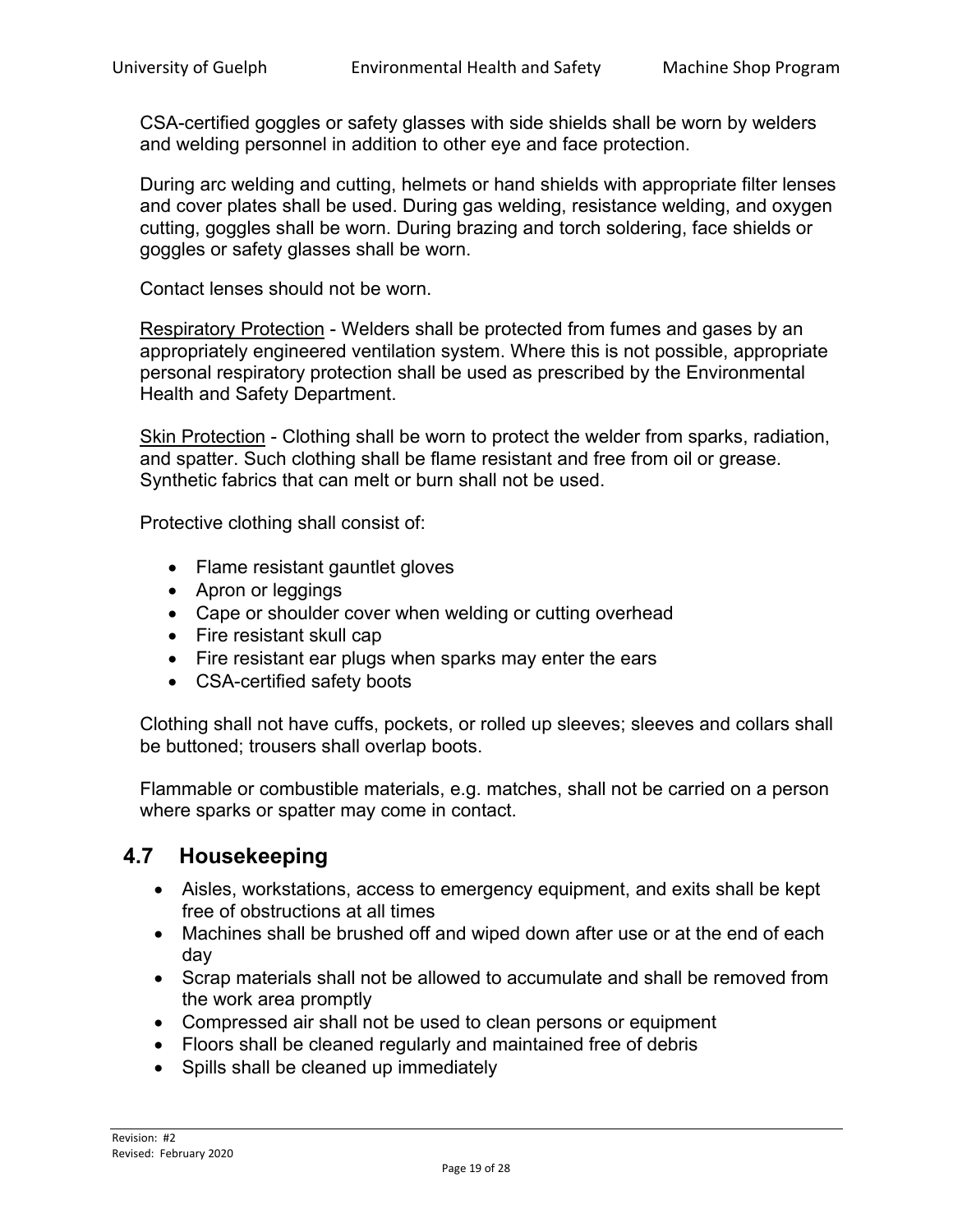# <span id="page-19-0"></span>**4.8 First Aid**

### <span id="page-19-1"></span>**4.8.1 Training**

Shop Supervisors shall have a current first aid certificate. In addition, it is recommended that all shop employees be certified. It is also recommended that at least one person be certified in cardio-pulmonary resuscitation (CPR).

### <span id="page-19-2"></span>**4.8.2 First Aid Kit**

A first aid kit shall be readily accessible to all shop users at all times of occupancy. Such kit shall contain items as prescribed by Regulation 1101/90 respecting First Aid Requirements, under the Workplace Safety and Insurance Act. The Shop Supervisor shall validate that the first aid kit is maintained.

### <span id="page-19-3"></span>**4.9 Emergency Planning and Training**

Shop Supervisors shall develop written emergency plans in consultation with Emergency Services. Such plans shall be available to all shop occupants. Such plans shall be reviewed whenever new procedures, materials, or equipment are introduced or at least annually.

### <span id="page-19-4"></span>**4.9.1 Medical Emergencies**

Shop Supervisor shall develop a medical emergency plan in consultation with Emergency Services.

### <span id="page-19-5"></span>**4.10 Hazardous Material Spills**

Shop Supervisor shall develop plans for control of hazardous material spills. Appropriate spill control materials shall be available at all times that the shop is occupied.

All persons using hazardous materials shall be trained in spill control and cleanup for the various types of materials used.

### <span id="page-19-6"></span>**4.10.1 Evacuations**

Shop Supervisor shall develop plans for shutdown of equipment and orderly evacuation of personnel in the event of an evacuation alarm. Such plans shall be developed in consultation with Emergency Services.

### <span id="page-19-7"></span>**4.10.2 Power Failures**

Shop Supervisor shall develop action plans in the event of a power failure.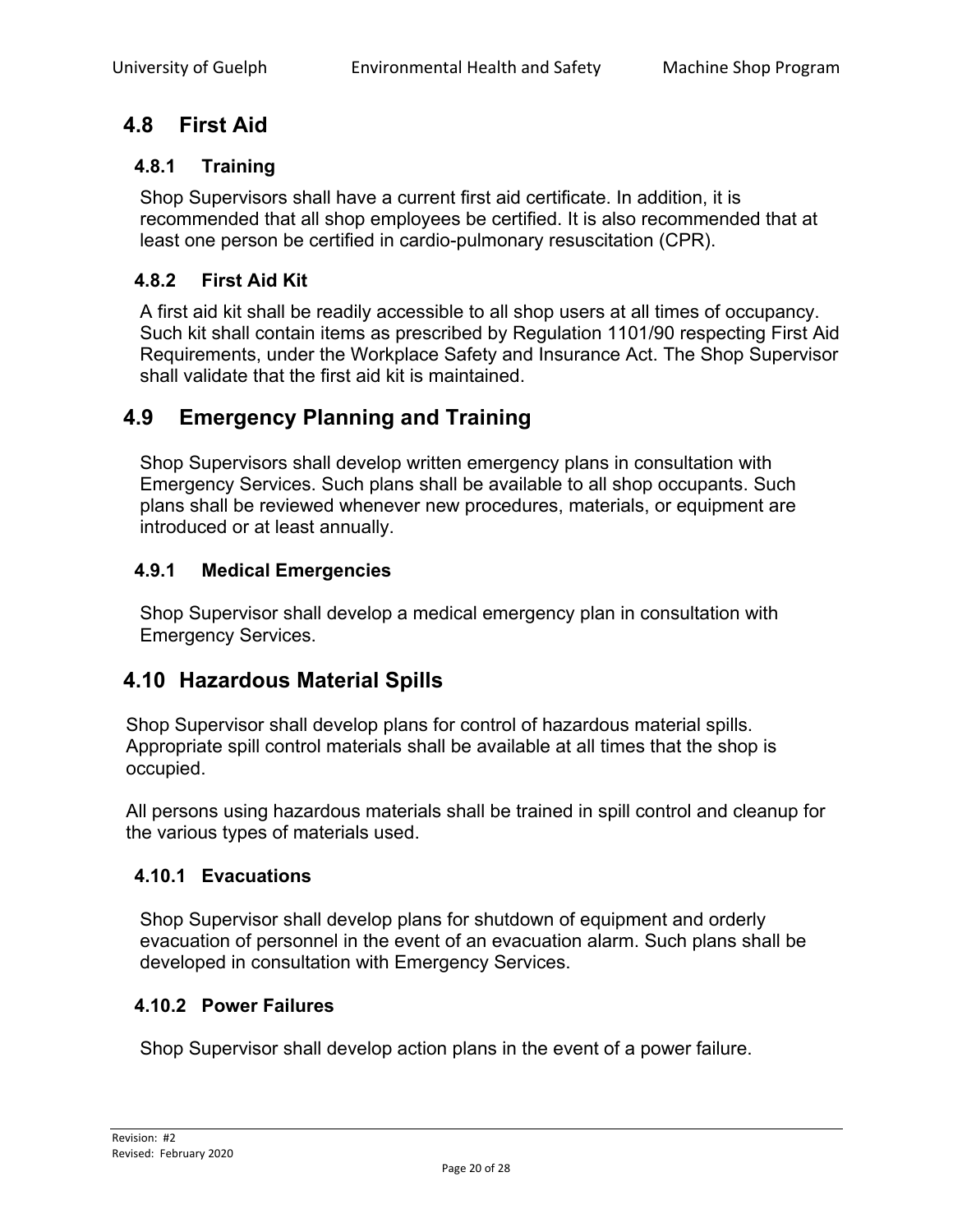### <span id="page-20-0"></span>**4.10.3 Fire**

Shop Supervisor shall develop a fire emergency plan in consultation with the Fire Safety Division.

### <span id="page-20-1"></span>**4.10.4 Training**

All shop personnel shall be trained in the implementation of the emergency plan. Such training shall include but not be limited to the following information:

- Location of the written plan
- Use of fire safety equipment
- Familiarization with audible alarms
- Evacuation routes and assembly points
- Emergency telephone numbers
- Location of critical switches, valves, etc.
- Hazardous material spill control procedures
- Incident reporting procedures
- Shutdown of equipment as necessary

### <span id="page-20-2"></span>**4.11 Industrial Hygiene**

### <span id="page-20-3"></span>**4.11.1 Personal Protective Equipment**

Eye Protection - All persons, including visitors, entering the machine shop and exposed to eye injury hazards shall wear eye protection appropriate to the hazard. All such eye protection shall be CSA certified. For impact hazards, safety spectacles with side shields shall be worn. For liquid chemical protection, chemical splash goggles shall be worn. For more specialized eye protection such as welding lenses or protection from laser hazards, persons shall consult the appropriate University policy, CSA Standard, or EHS for assistance. Persons are also referred to the University of Guelph Personal Protective Equipment (PPE) Guidelines.

Foot Protection - All persons, including visitors entering the machine shop and exposed to foot injury hazards shall wear foot protection appropriate to the hazard. Foot protection shall comply with CSA Standard Z195-14 Protective Footwear.

Protective Clothing - A workshop coat shall be worn whenever there is a potential exposure to hazardous materials or radiant energy. Persons working near possible points of entanglement shall not wear loose clothing and shall roll up long sleeves.

Hearing Protection - Where it is not practicable to reduce sound levels below 85 decibels, then persons exposed to such sound levels shall where hearing protection as prescribed by EHS.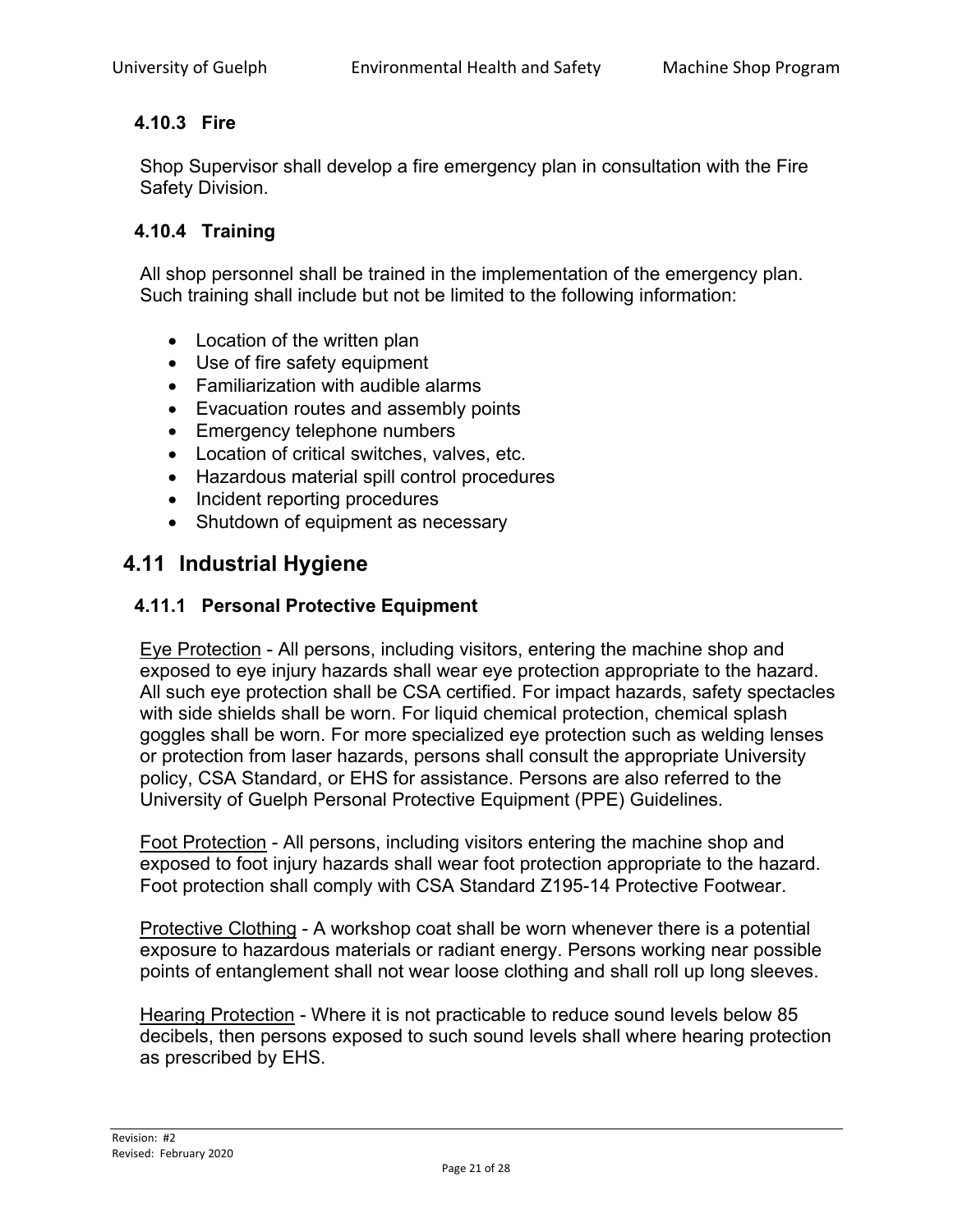Respiratory Protection - Persons requiring respiratory protection shall be assessed by EHS.

Head Protection - Persons exposed to head injury hazards shall wear CSA-certified head protection.

Sanitary Facilities - Every machine shop shall have hot and cold water for washing, soap, and paper towels or hand dryer.

### <span id="page-21-0"></span>**4.11.2 Emergency Showers and Eyewash Stations**

Eyewash Stations - Where a person is exposed to a potential hazard of injury to the eye due to contact with a biological or chemical substance, an eyewash fountain conforming to ANSI Standard Z358.1 Emergency Eyewash and Shower Equipment shall be installed at the machine shop. Persons are also referred to the University of Guelph Personal Emergency Eyewash and Shower Equipment Guidelines.

Emergency Deluge Showers - Where a person is exposed to a potential injury to the skin due to contact with a substance, a quick-acting deluge shower shall be provided. Such shower shall conform to the ANSI Standard Z358.1 Emergency Eyewash and Shower Equipment. Persons are also referred to the University of Guelph Personal Emergency Eyewash and Shower Equipment Guidelines.

#### <span id="page-21-1"></span>**4.11.3 Eating Facilities**

No food or drink shall be taken into, left or consumed in the workshop.

### <span id="page-21-2"></span>**4.12 Hazardous Materials Management**

Hazardous materials and hazardous waste shall be managed in accordance with the Ontario Fire Code, Occupational Health and Safety Act and Regulations, all applicable legislation, standards and codes.

#### <span id="page-21-3"></span>**4.12.1 Paints, Varnishes, and Finishes**

Paints, varnishes, and other surface finishes shall be used only in a manner that shall not expose users to hazardous concentrations of vapors and that vapors are not re-entrained into the building air supply system.

#### <span id="page-21-4"></span>**4.12.2 Stock Materials**

Stock quantities of toxic materials shall not be used without permission of the Shop Supervisor. A written hygiene plan shall be developed before commencing work with such materials. For designated substances an assessment is required. Contact EHS for assistance.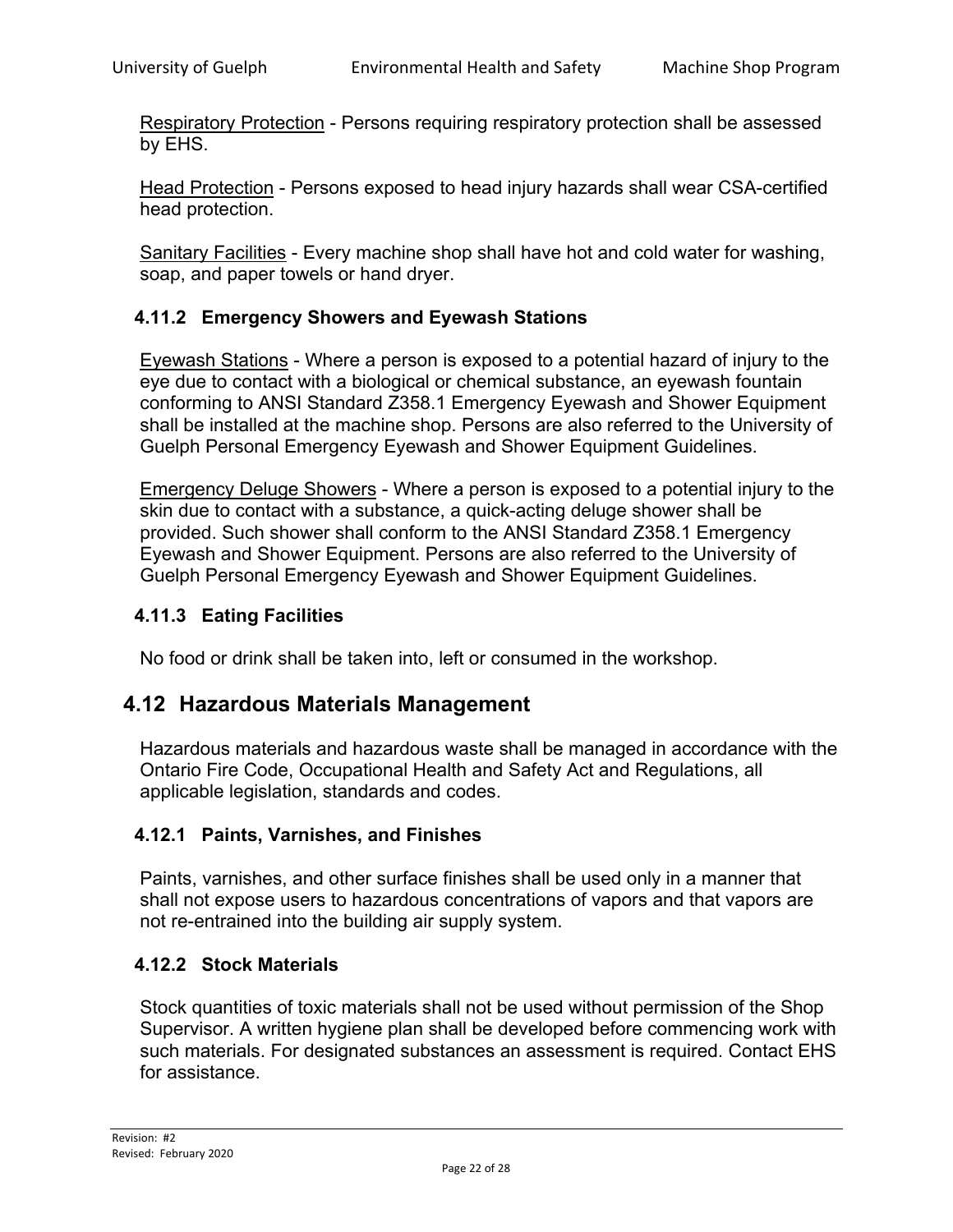### <span id="page-22-0"></span>**4.12.3 Cutting Oils**

Exposure to cutting oils shall be minimized by appropriate work practice and respiratory protection where appropriate.

### <span id="page-22-1"></span>**4.13 Procedures for Use of Equipment**

### <span id="page-22-2"></span>**4.13.1 Shop Rules**

Shop Supervisor shall be responsible for making shop users aware of all rules and for enforcement of such rules. Shop Supervisors shall develop rules specific to the shops for which they are responsible. Examples of shop rules may be found in Appendix I.

### <span id="page-22-3"></span>**4.13.2 Standard Operating Procedures for Equipment**

It is the responsibility of the Shop Supervisor to maintain a manual of Standard Operating Procedures (SOPs) for each type of portable electric tool, portable airpowered tool, explosive actuated tool and machine. The manual shall be made available at or near the machine for examination by a person who is required to use the tool or machine.

### <span id="page-22-4"></span>**4.14 Records**

It is the responsibility of the Shop Supervisor to maintain the following records:

- Up-to-date training records for all persons authorized to work in a machine shop or required to use the machine shop facilities in the course of their studies
- Up-to-date inventories of all hazardous materials stored in a machine shop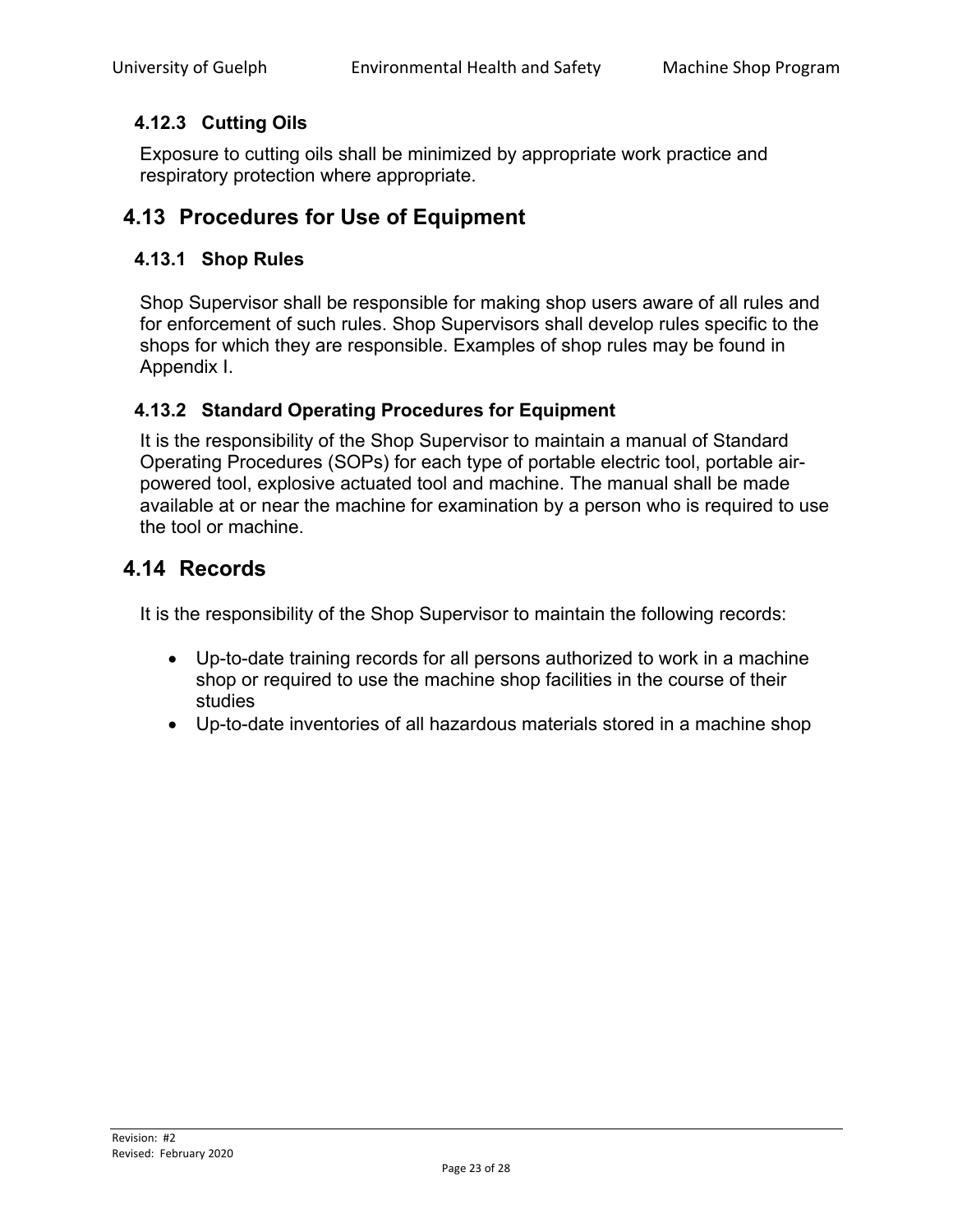# <span id="page-23-0"></span>**APPENDIX I**

# <span id="page-23-1"></span>**General Shop Rules**

- 1. Machines and tools shall be cleaned after each use.
- 2. Tools shall be returned to the appropriate storage area clean and in good condition.
- 3. Any damaged or defective equipment/tools shall be reported to the supervisor and tagged as out of service immediately.
- 4. Users shall select the proper size and type of tool for the work.
- 5. Floors shall be kept clear of scrap and excessive litter. Spills shall be cleaned up immediately.
- 6. Work shall be mounted in a vise, clamp, or holder whenever possible. Edged tools shall be handled carefully and shall be sharpened regularly.
- 7. Machines shall be stopped when making adjustments or measurements. Lockout/tagout procedures shall be followed when repairing machines or changing blades.
- 8. Cuttings and chips shall be removed by using brushes or pliers, never by hands.
- 9. Machine users shall not wear jewellery or gloves. Long hair shall be tied up; long sleeves shall be rolled up.
- 10.Ear protection shall be worn when noisy machines are operating.
- 11.Eye protection shall be worn by all persons in the work area when machines are being used.
- 12.Compressed air shall not be used to clean tools, machines, or persons.
- 13.Persons shall not engage in horseplay or cause distractions.
- 14.Supervisors shall have final authority over access to tools and equipment.
- <span id="page-23-2"></span>15.All injuries and "near misses" shall be reported immediately to the supervisor.

# **Machine Safety Rules**

### <span id="page-23-3"></span>**Lathe**

- 1. Eye/face protection shall be worn.
- 2. All work shall be solidly clamped with an appropriate size work-holding device.
- 3. Boards shall be laid across the ways when changing chucks to protect fingers and the lathe bed. After installation of the work piece, the chuck or faceplate shall be turned by hand such that there is no binding or danger of the work striking any part of the lathe.
- 4. The machine shall be stopped before making adjustments or measurements.
- 5. Chips shall be removed with pliers. Air hoses shall not be used to clean the machine.
- 6. All work shall be solidly supported. Small diameter work shall not be permitted to project too far from the chuck without support from the tail stock center.
- 7. The lathe shall not be stopped by reversing its direction of rotation.
- 8. Tools shall not be run into the chuck or lathe dog.
- 9. The chuck shall not be run on or off the spindle by using power.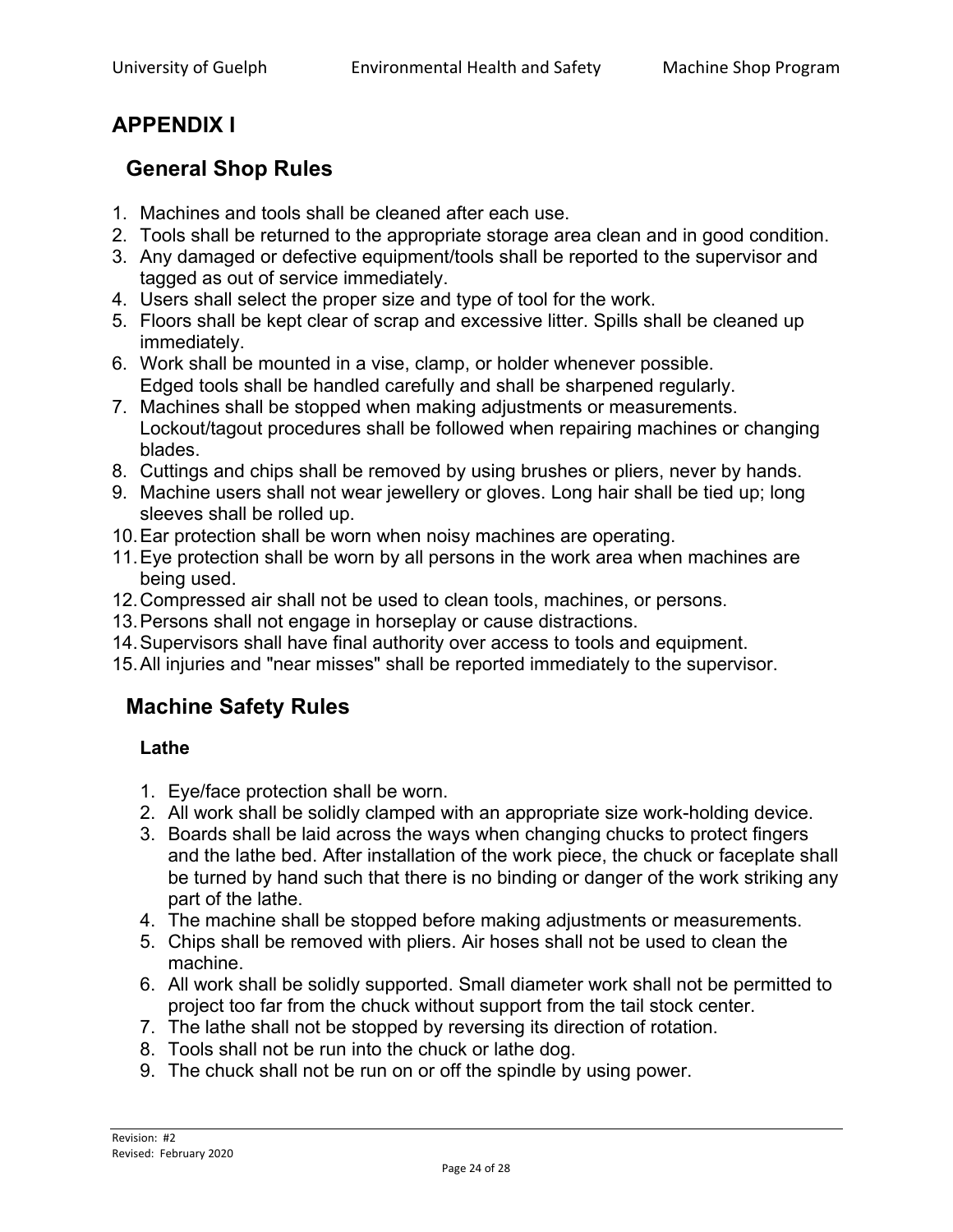- 10.Automatic feed shall not be engaged until the user is aware of the direction and speed of the carriage or cross-feed.
- 11.Tools shall not be placed on the lathe ways.
- 12.The key (T-handle) shall never be left in the chuck; it shall be placed in the designated storage location before starting the machine.
- 13.Files shall be used only with handles.
- 14.If vibration or odd noise develops, the machine shall be stopped immediately.
- 15.Work piece surfaces shall not be touched while the machine is running.

#### <span id="page-24-0"></span>**Mill**

- 1. Eye protection shall be worn.
- 2. Heavy attachments such as the vise, dividing head, or rotary table shall not be moved without help.
- 3. Chips shall be removed with a brush, not the hand. Air hoses shall not be used to clean the machine.
- 4. The machine shall be stopped before removing chips.
- 5. Users shall not reach over or near the rotating cutter.
- 6. The holding device shall be solidly mounted to the table and the work firmly held before commencing work.

### <span id="page-24-1"></span>**Grinder**

- 1. Eye protection shall be worn.
- 2. Users shall keep hands clear of the rotating grinding wheel.
- 3. The wheel shall be stopped before making adjustments.
- 4. Work shall not be forced against the wheel.
- 5. The wheel shall not be operated at a speed that exceeds the posted limit.

### <span id="page-24-2"></span>**Shear**

- 1. Eye protection shall be worn.
- 2. Shear may be used to cut soft metals up to sixteen gauge only.
- 3. Scraps shall be removed promptly and deposited in the appropriate scrap bin.

### <span id="page-24-3"></span>**Drill**

- 1. Eye protection shall be worn.
- 2. The speed setting shall be appropriate for the work.
- 3. The bit shall be mounted securely to the full depth of the chuck and in the center. The key shall be removed immediately.
- 4. The feed stroke shall be adjusted so that there is no possibility of the bit striking the table. Work shall be placed on a wood pad when holes will go through the work piece.
- 5. Work shall be solidly clamped.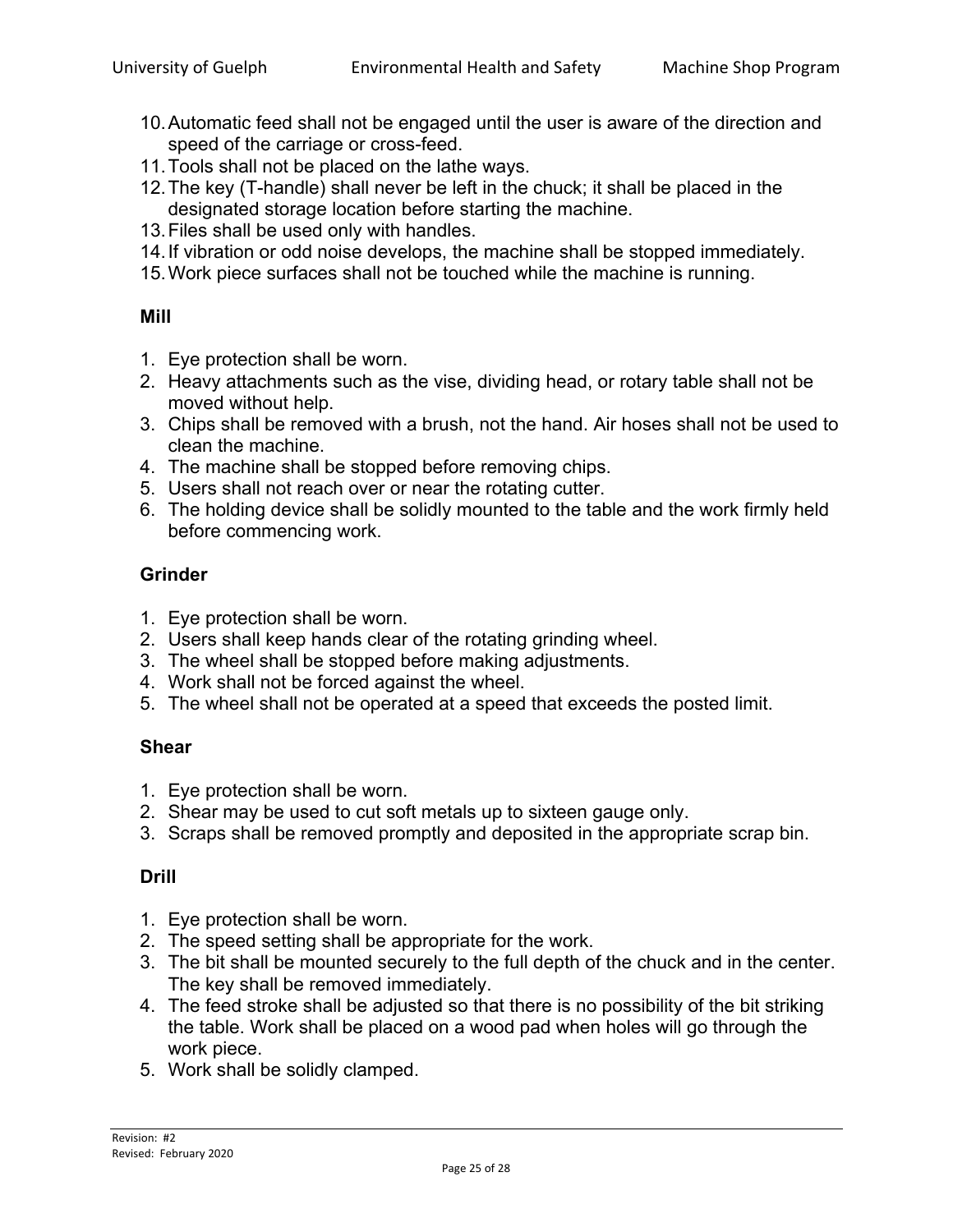- 6. The bit shall be fed smoothly into the work, allowing chips to clear the work and keep the bit cool.
- 7. The drill spindle shall be allowed to stop of its own accord.
- 8. The machine shall be cleaned of chips and cutting fluid after use.

### <span id="page-25-0"></span>**Band Saw**

- 1. Eye protection shall be worn.
- 2. The upper guide assembly shall be adjusted to 1/4 inch above the work.
- 3. The saw shall be full speed before starting to feed in work. Stock shall be fed into the saw only as fast as the teeth will easily remove material.
- 4. Stock shall be held flat on the table.
- 5. The machine shall be stopped before making adjustments or measurements.
- 6. Proper speeds and blades shall be used for the material being cut. Curves shall be large enough to prevent binding the blade.

#### <span id="page-25-1"></span>**Jointer**

- 1. Eye protection shall be worn.
- 2. The maximum cut for jointing an edge is 1/8 inch and for a flat surface 1/16 inch.
- 3. Stock shall be at least 12 inches long. Stock to be surfaced shall be at least 3/8 inch thick unless special feather boards are used.
- 4. Work shall be fed such that the knives will cut with the grain. Stock material that has knots, splits, or checks shall not be used.
- 5. End grain shall not be planed unless the board is at least 12 inches wide.
- 6. A push stick shall be used when planing a flat surface. Hand pressure shall not be used over the knives.
- 7. A 4-inch margin of safety shall be maintained.

### <span id="page-25-2"></span>**Wood Lathe**

- 1. Eye protection shall be worn.
- 2. Before the machine is started, spindle work shall have the cup center properly imbedded, the tailstock and tool rest shall be securely clamped, and proper clearance for the rotating stock verified.
- 3. Before the machine is started for faceplate work, the faceplate shall be checked to confirm it is tight against the spindle shoulder and that the tool support has proper clearance.
- 4. Turning speed shall be appropriate for the work. Low speed shall be used to rough out work.
- 5. Wood with knots and splits shall not be turned. Glued up stock shall be cured at least 24 hours.
- 6. The tool rest shall be kept close to the work. The machine shall be stopped before moving the tool rest.
- 7. The tool rest shall be removed for sanding and polishing operations.
- 8. A scraping cut shall be used for all faceplate work.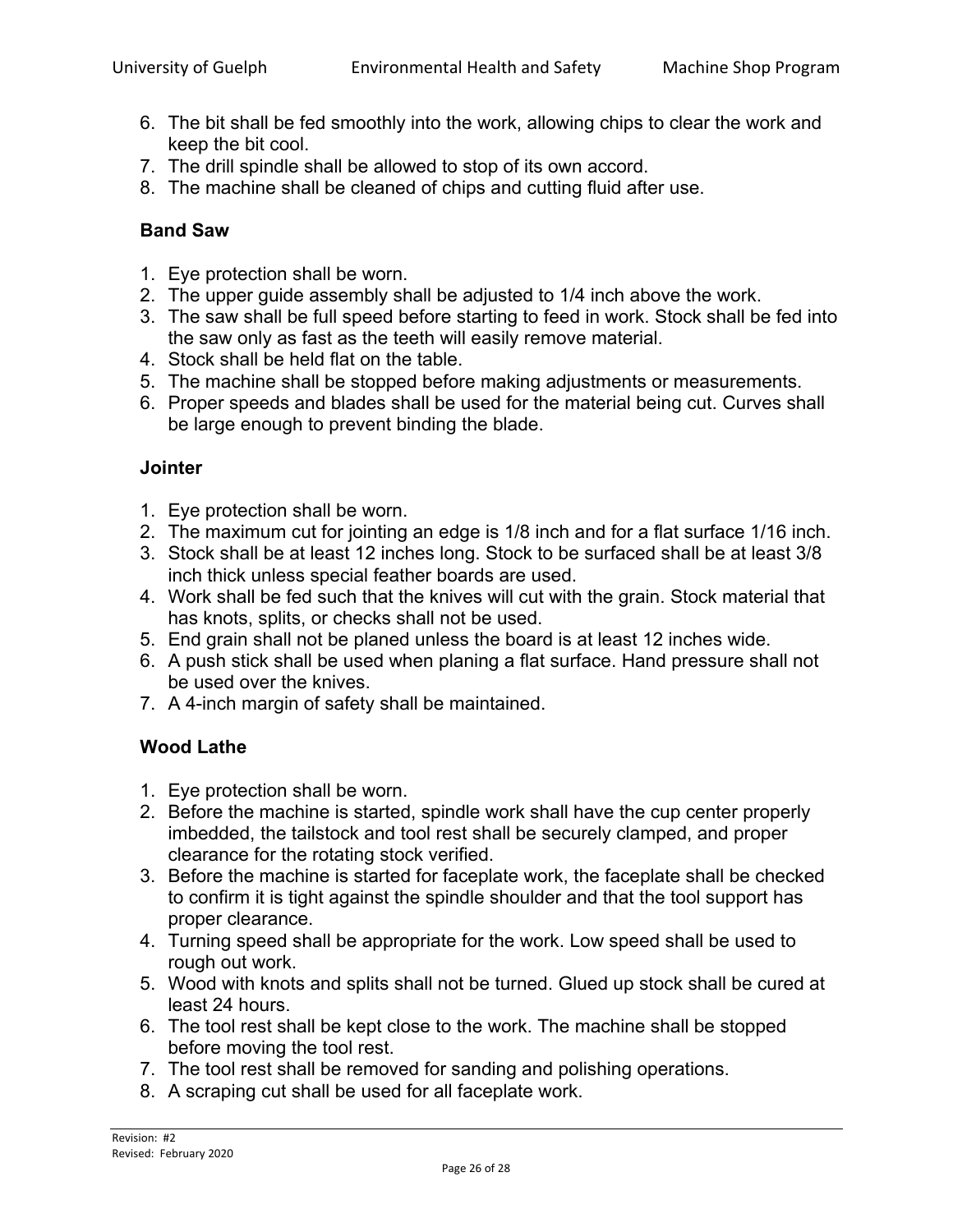- 9. The spur and cup centers shall be removed when not in use.
- 10.The cup center shall be lubricated regularly.
- 11.Tools shall be kept sharp and held firmly in the proper position.
- 12.Work sleeves shall be rolled up. Jewellery and watches shall not be worn; long hair shall be tied back.

### <span id="page-26-0"></span>**Table Saw**

- 1. Eye and hearing protection shall be worn.
- 2. The blade shall be set so that it is 1/4 inch above the stock to be cut.
- 3. Operators shall stand to one side of the operating blade and shall not reach across it.
- 4. Operators shall maintain a 4-inch margin of safety. Push sticks shall be used where appropriate.
- 5. The position of the stock shall be controlled either by the fence or the miter gauge. They shall not be used in combination as this will cause binding and kick back. Stock shall not be cut free hand. The table shall be large enough to support the work.
- 6. Stock should be free of knots, splits, and warps.
- 7. The saw shall be stopped before making adjustments to the fence or blade.
- 8. Small scrap cuttings shall not be allowed to accumulate; a push stick shall be used to push them away.
- 9. Dado or special blades shall be removed and stored in the designated area after use.
- 10.The saw shall be cleaned after use and scraps placed in the appropriate scrap bin. The floor shall be vacuumed clear of sawdust and scraps.
- 11.The splitter and guard shall not be removed without permission of the supervisor.
- 12.The dust collector shall be turned on before commencing work.

### <span id="page-26-1"></span>**Belt Sander**

- 1. Eye protection shall be worn.
- 2. The belt shall be free of tears or defects and correctly mounted. The belt shall track in the center of the drums and platen.
- 3. Small irregular pieces shall be held in a hand clamp or special jig.
- 4. Work shall be supported against the table when sanding the end grain of narrow pieces
- 5. A pad or push block shall be used when sanding thin pieces on the belt sander.
- 6. Only clean new wood shall be sanded; glues or finished on the surface will load and foul the abrasive.

### <span id="page-26-2"></span>**Portable Circular Saw**

- 1. Eye protection shall be worn.
- 2. Stock shall be well supported such that the kerf will not close and bind the blade during or at the end of the cut.